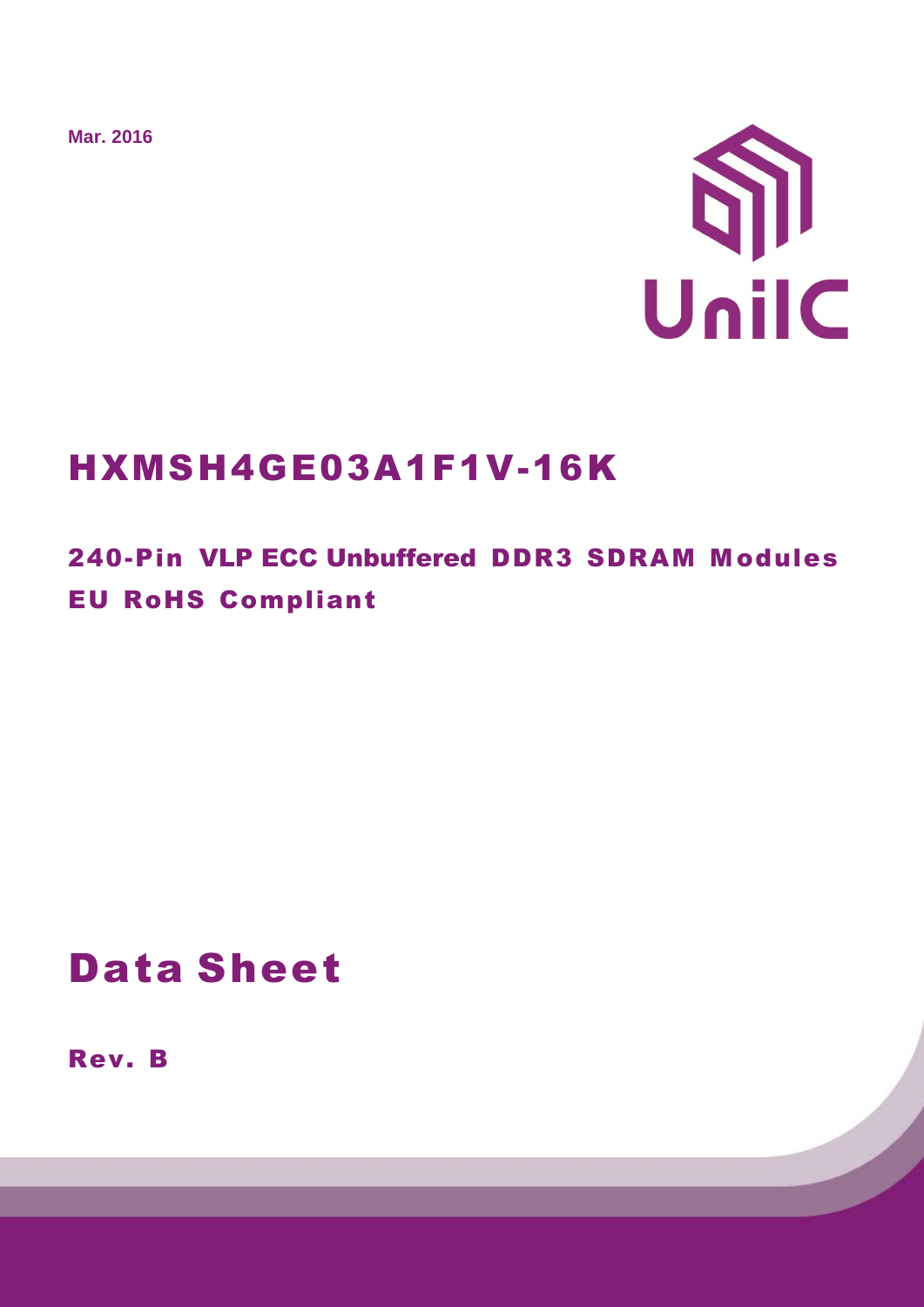

| <b>Revision History</b> |                 |                                                   |
|-------------------------|-----------------|---------------------------------------------------|
| <b>Date</b>             | <b>Revision</b> | Subjects (major changes since last revision)      |
| 2013-08-01              |                 | Initial Release                                   |
| 2016-03-01              | В               | Change to UnilC Format<br>Format Review (2020-05) |

### **We Listen to Your Comments**

Any information within this document that you feel is wrong, unclear or missing at all? Your feedback will help us to continuously improve the quality of this document. Please send your proposal (including a reference to this document) to: **[info@unisemicon.com](mailto:info@unisemicon.com)**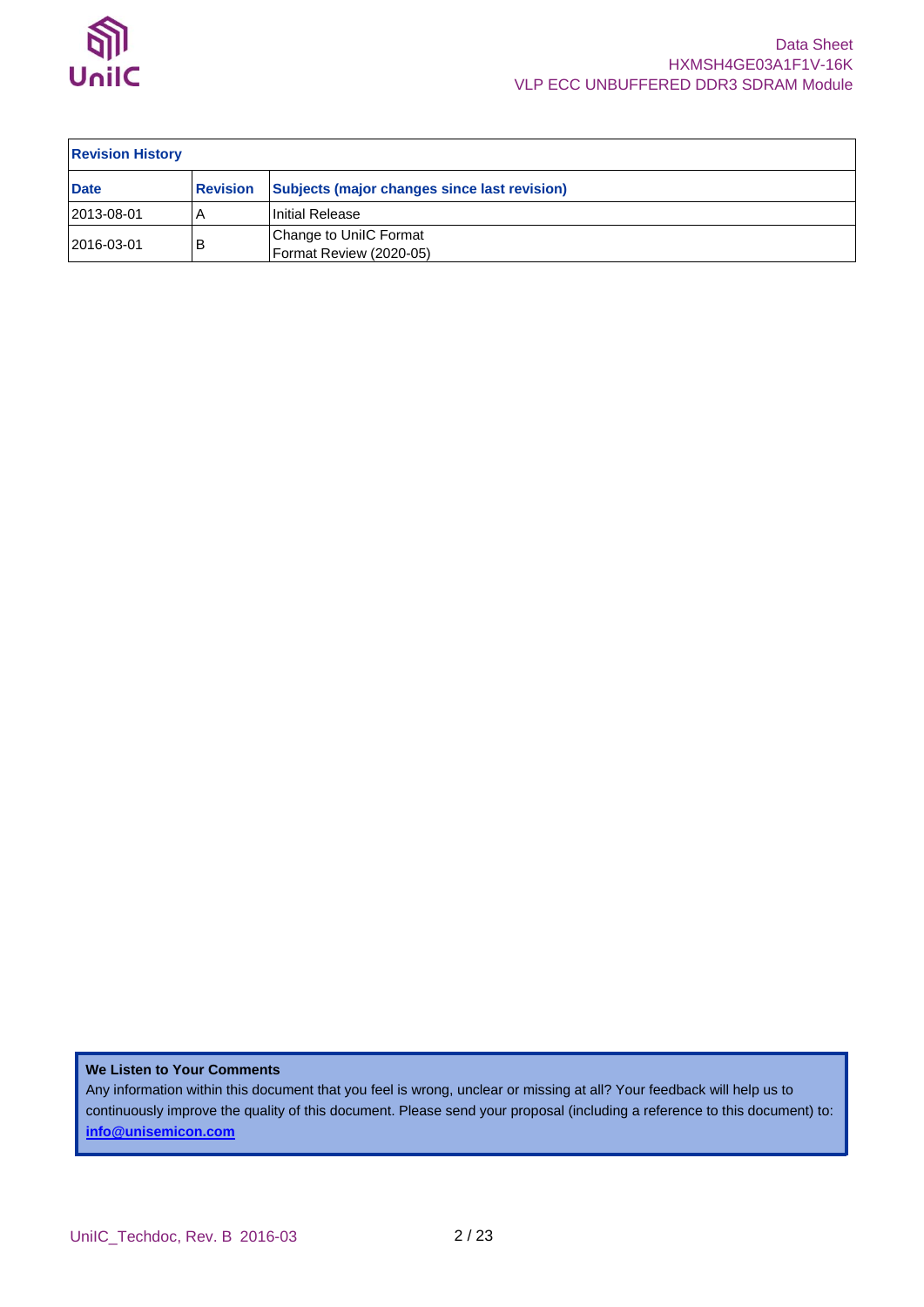

# <span id="page-2-0"></span>**Contents**

|                | 1.1 |  |  |  |  |  |  |
|----------------|-----|--|--|--|--|--|--|
|                | 1.2 |  |  |  |  |  |  |
| 2              |     |  |  |  |  |  |  |
|                | 2.1 |  |  |  |  |  |  |
| 3              |     |  |  |  |  |  |  |
|                | 3.1 |  |  |  |  |  |  |
|                | 3.2 |  |  |  |  |  |  |
| $\overline{4}$ |     |  |  |  |  |  |  |
|                | 4.1 |  |  |  |  |  |  |
|                | 4.2 |  |  |  |  |  |  |
|                | 4.3 |  |  |  |  |  |  |
|                | 4.4 |  |  |  |  |  |  |
|                | 4.5 |  |  |  |  |  |  |
| 5              |     |  |  |  |  |  |  |
|                |     |  |  |  |  |  |  |
|                |     |  |  |  |  |  |  |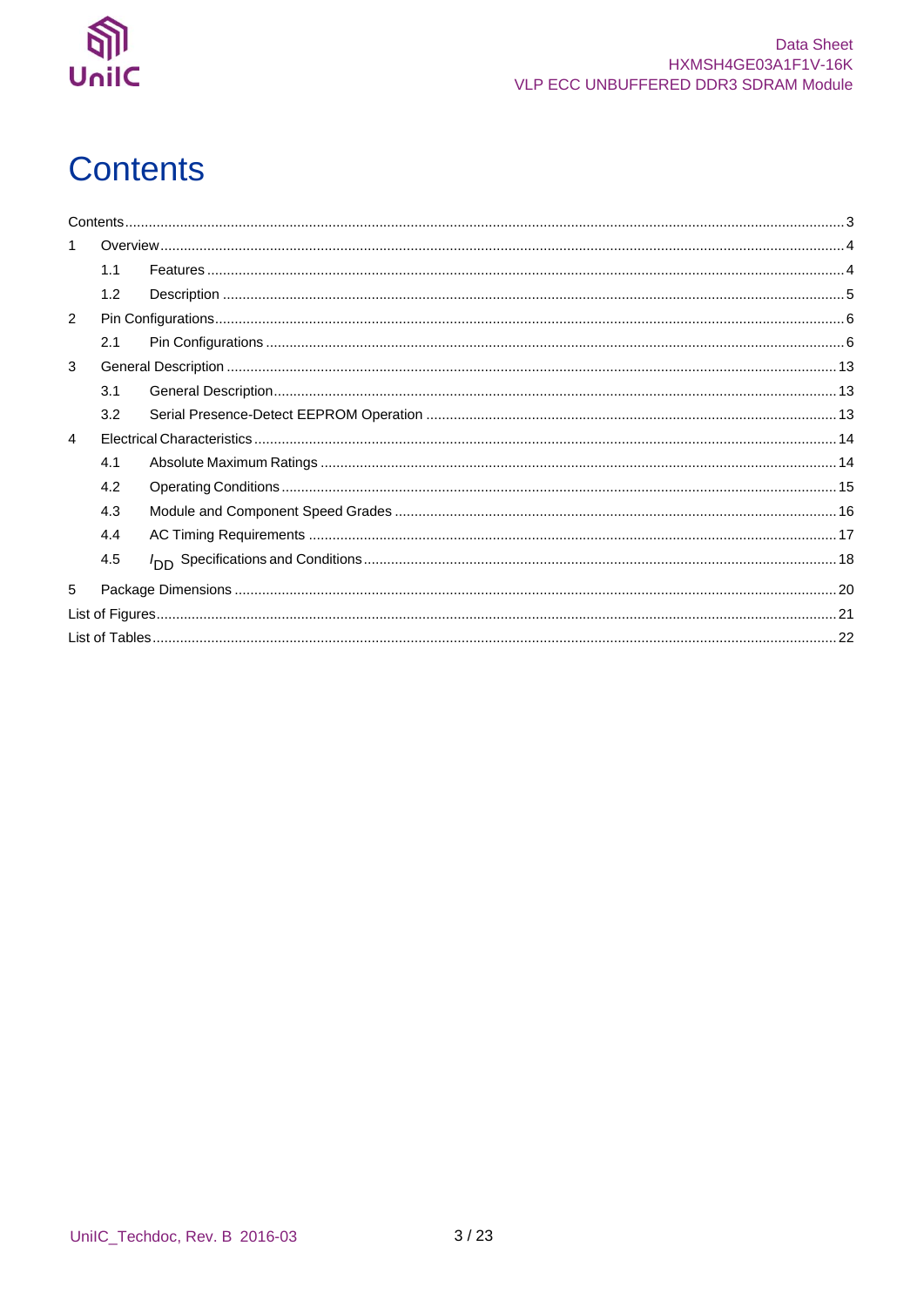

# <span id="page-3-0"></span>1 Overview

This chapter gives an overview of the 240-pin VLP ECC Unbuffered DDR3 SDRAM modules product family and describes its main characteristics.

### <span id="page-3-1"></span>1.1 Features

- 240-Pin PC3-12800 VLP ECC Unbuffered DDR3 SDRAM memory modules.
- Single rank 512M x 72 module organization, by 9 512M x 8 chips organization.
- 4GB Modules built with 4Gbit DDR3 SDRAMs in chipsize package FBGA-78 ball.
- Standard Double-Data-Rate-Three Synchronous DRAMs (DDR3 SDRAM) with a single  $+$  1.5 V ( $\pm$  0.075 V) power supply.
- All speed grades faster than DDR3-1600 complies with DDR3-1600 timing specifications.
- Programmable CAS Latencies (5, 6, 7, 8, 9,10,11), Burst Length 8 (BL8), Burst Chop 4 (BC4).
- Auto Refresh (CBR) and Self Refresh.
- Auto Refresh for temperatures above  $85 \degree C$   $t_{REFI} = 3.9 \text{ }\mu\text{s}$ .<br>• Programmable self refresh rate via MR2 setting
- Programmable self refresh rate via MR2 setting.
- Programmable partial array refresh via MR2 settings.
- All inputs and outputs SSTL\_1.5 compatible.
- Off-Chip Driver Impedance Adjustment (OCD) and On-Die Termination (ODT).
- Serial Presence Detect with E<sup>2</sup>PROM.
- VLP Unbuffered DIMM Dimensions (nominal): 18.75mm high, 133.35mm wide
- Based on standard reference layouts.

| <b>UnilC Speed Code</b>     |                 |                  | $-16K$         | <b>Unit</b> | <b>Note</b> |
|-----------------------------|-----------------|------------------|----------------|-------------|-------------|
| <b>DRAM Speed Grade</b>     |                 | DDR <sub>3</sub> | $-1600$        |             |             |
| <b>Module Speed Grade</b>   |                 | PC <sub>3</sub>  | $-12800$       |             |             |
| <b>CAS-RCD-RP latencies</b> |                 |                  | $11 - 11 - 11$ | $t_{CK}$    |             |
| Max. Clock Frequency        | CL <sub>8</sub> | $f_{CK8}$        | 533            | <b>MHz</b>  |             |
|                             | CL <sub>9</sub> | $f_{CK9}$        | 667            | <b>MHz</b>  |             |
|                             | <b>CL10</b>     | $f_{CK10}$       | 667            | MHz         |             |
|                             | <b>CL11</b>     | $f_{CK11}$       | 800            | <b>MHz</b>  |             |
| Min. RAS-CAS-Delay          |                 | $t_{\text{RCD}}$ | 13.125         | ns          |             |
| Min. Row Precharge Time     |                 | $t_{\sf RP}$     | 13.125         | ns          |             |
| Min. Row Active Time        |                 | $t_{\text{RAS}}$ | 35             | ns          |             |
| Min. Row Cycle Time         |                 | $t_{\sf RC}$     | 48.125         | ns          |             |

### <span id="page-3-2"></span>**Table 1 - Module Performance Table**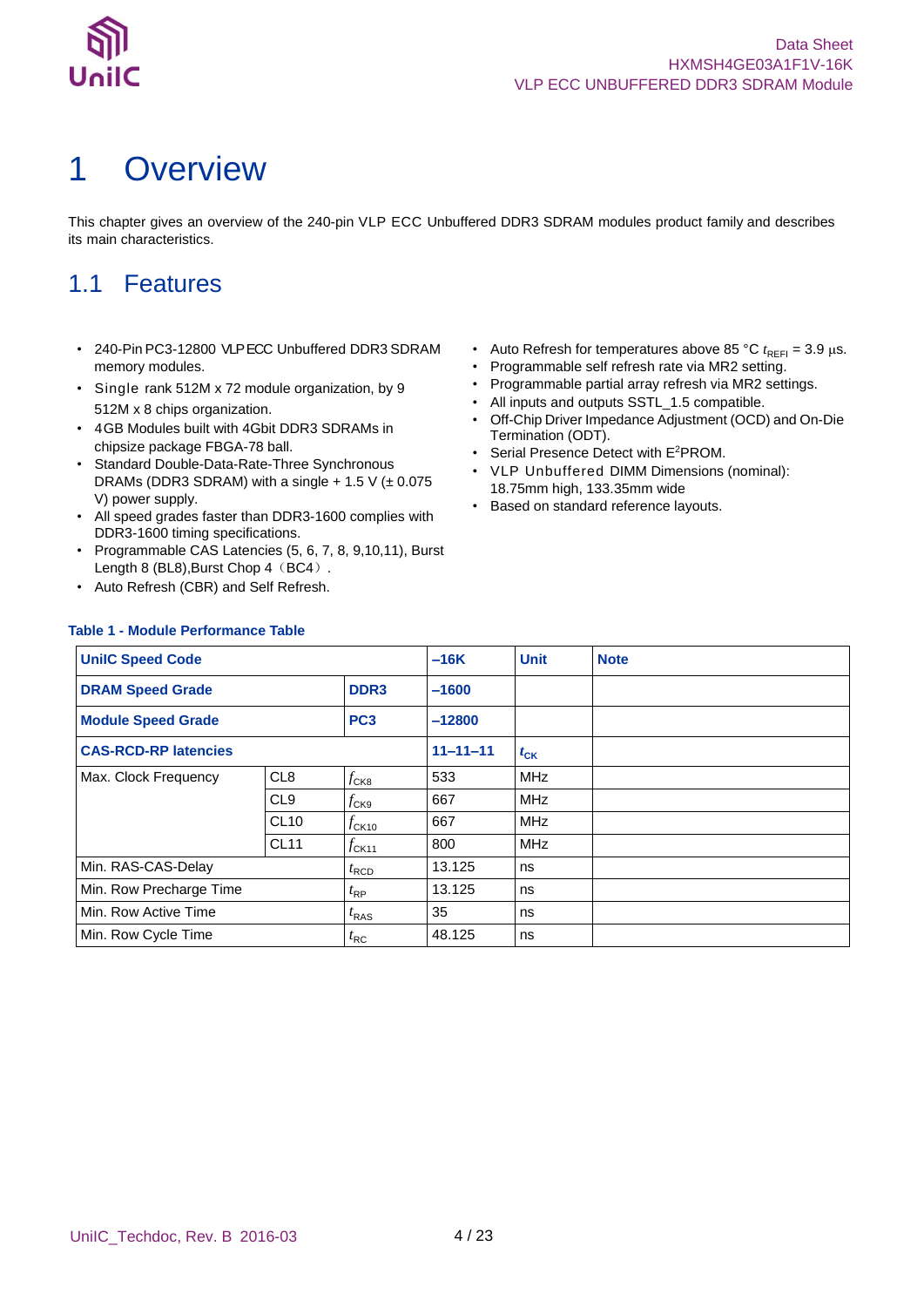

## <span id="page-4-0"></span>1.2 Description

The UniIC HXMSH4GE03A1F1V-16K module family are VLP ECC Unbuffered DIMM modules with 18.75 mm height based on DDR3 technology. DIMMs are available in 512M  $\times$ 72 (4GB) in organization and density, intended for mounting into 240-pin connector sockets.

The memory array is designed with 4 Gbit Double-Data- Rate-Three (DDR3) Synchronous DRAMs. Decoupling capacitors are mounted on the PCB board. The DIMMs feature serial presence detect based on a serial E<sup>2</sup>PROM device using the 2-pin I<sup>2</sup>C protocol. The first 128 bytes are programmed with configuration data and are write-protected; the second 128 bytes are available to the customer.

## green<br>Product

### <span id="page-4-1"></span>**Table 2 - Ordering Information**

| <b>Product Type</b> <sup>1)</sup> | Compliance Code <sup>2)</sup>  | <b>Description</b> | <b>SDRAM Technology</b> |
|-----------------------------------|--------------------------------|--------------------|-------------------------|
| PC3-12800 (11-11-11)              |                                |                    |                         |
| HXMSH4GE03A1F1V-16K               | l 4GB 1R ×8 PC3-12800-11-11-11 | 1 Ranks            | 4Gbit $(\times 8)$      |

1) For detailed information regarding Product Type of UniIC please see chapter "Product Type Nomenclature" of this data sheet. 2) The Compliance Code is printed on the module label and describes the speed grade, for example "PC3–12800–11-11-11" where 12800 means DIMM modules with 12.8 GB/sec Module Bandwidth and "11-11-11" means Column Address Strobe (CAS) latency=11, Row Column Delay (RCD) latency = 11 and Row Precharge (RP) latency =11.

### <span id="page-4-2"></span>**Table 3 - Address Format**

| <b>DIMM</b><br><b>Density</b> | <b>Module</b><br><b>Organization</b> | <b>Memory</b><br><b>Ranks</b> | ECC/<br>Non-ECC | # of SDRAMs | $\#$ of row/bank/column bits |
|-------------------------------|--------------------------------------|-------------------------------|-----------------|-------------|------------------------------|
| 4GB                           | 512M $\times$ 72                     |                               | ECC             |             | 16/3/10                      |

### <span id="page-4-3"></span>**Table 4 - Components on Modules**

| <b>DRAM Components</b> <sup>1)2)</sup> | <b>DRAM Density</b> | <b>DRAM Organization</b> |
|----------------------------------------|---------------------|--------------------------|
| HXB15H4G800AF-13K                      | 4Gbit               | 512M $\times$ 8          |

1) Green Product

2) For a detailed description of all functionalities of the DRAM components on these modules see the component data sheet.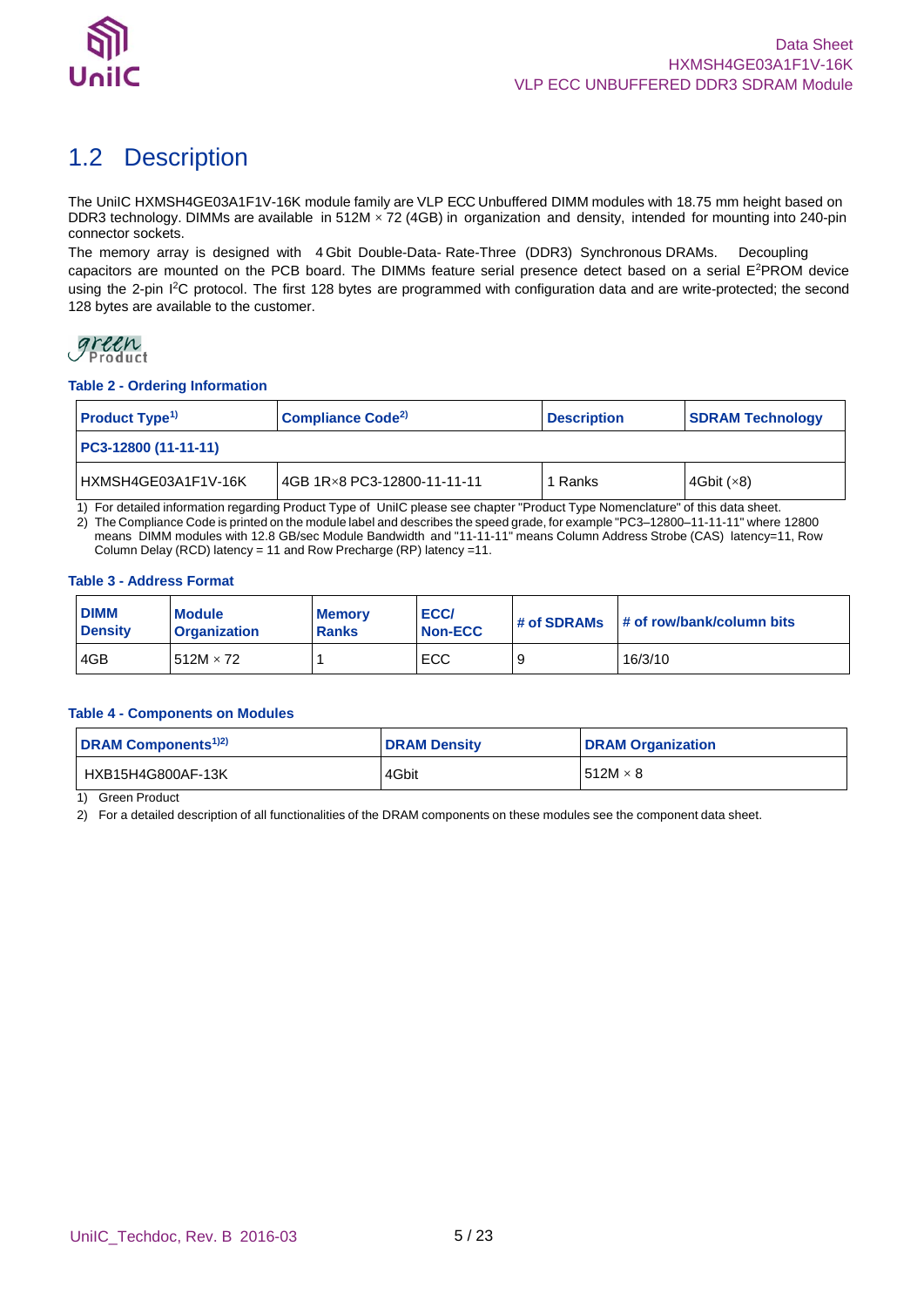

# <span id="page-5-0"></span>2 Pin Configurations

## <span id="page-5-1"></span>2.1 Pin Configurations

The pin configuration of the 240-Pin VLP ECC Unbuffered DDR3 SDRAM DIMM is listed by function in **[Table 5](#page-5-2)** (240 pins). The abbreviations used in columns Pin Type and Buffer Type are explained in **[Table 6](#page-10-0)** and **[Table 7](#page-10-1)** respectively. The Pin numbering is depicted in **[Table 8.](#page-11-0)**

### <span id="page-5-2"></span>**Table 5 - Pin Configuration of U-DIMM**

| Pin No.                | <b>Name</b>     | Pin<br><b>Type</b> | <b>Buffer</b><br><b>Type</b> | <b>Function</b>                                                                                                                                                                                                                                                                                                                                                               |
|------------------------|-----------------|--------------------|------------------------------|-------------------------------------------------------------------------------------------------------------------------------------------------------------------------------------------------------------------------------------------------------------------------------------------------------------------------------------------------------------------------------|
| <b>Clock Signals</b>   |                 |                    |                              |                                                                                                                                                                                                                                                                                                                                                                               |
| 184                    | CK <sub>0</sub> | L                  | <b>SSTL</b>                  | <b>Clock Signals CK0-1, Complement Clock Signals</b>                                                                                                                                                                                                                                                                                                                          |
| 185                    | bCK0            | $\overline{1}$     | <b>SSTL</b>                  | bCK0-1<br>The system clock inputs. All address and command lines                                                                                                                                                                                                                                                                                                              |
| 63                     | CK <sub>1</sub> | т                  | <b>SSTL</b>                  | are sampled on the cross point of the rising edge of CK and<br>the falling edge of bCK. A Delay Locked Loop (DLL) circuit                                                                                                                                                                                                                                                     |
| 64                     | bCK1            | T                  | <b>SSTL</b>                  | is driven from the clock inputs and output timing for read<br>operations is synchronized to the input clock.                                                                                                                                                                                                                                                                  |
| 50                     | CKE0            | $\mathbf{I}$       | <b>SSTL</b>                  | <b>Clock Enable Rank 1:0</b>                                                                                                                                                                                                                                                                                                                                                  |
| 169                    | CKE1            | $\overline{1}$     | <b>SSTL</b>                  | Activates the DDR3 SDRAM CK signal when HIGH and<br>deactivates the CK signal when LOW. By deactivating the<br>clocks, CKE LOW initiates the Power Down Mode or the<br>Self Refresh Mode.<br>Note: 2 Ranks module                                                                                                                                                             |
|                        | <b>NC</b>       | <b>NC</b>          |                              | <b>Not Connected</b>                                                                                                                                                                                                                                                                                                                                                          |
| <b>Control Signals</b> |                 |                    |                              |                                                                                                                                                                                                                                                                                                                                                                               |
| 193                    | bS <sub>0</sub> | T                  | <b>SSTL</b>                  | <b>Chip Select Rank 1:0</b>                                                                                                                                                                                                                                                                                                                                                   |
| 76                     | b <sub>S1</sub> | ı                  | <b>SSTL</b>                  | Enables the associated DDR3 SDRAM command decoder<br>when LOW and disables the command decoder when<br>HIGH. When the command decoder is disabled, new<br>commands are ignored but previous operations continue.<br>Rank 0 is selected by bS0; Rank 1 is selected by bS1.<br>Rank 2 is selected by bS2; Rank 3 is selected by bS3.<br>Ranks are also called "Physical banks". |
| 192                    | bRAS            | ı                  | <b>SSTL</b>                  | <b>Row Address Strobe</b><br>When sampled at the cross point of the rising edge of CK,<br>and falling edge of bCK, bRAS, bCAS and bWE define<br>the operation to be executed by the SDRAM.                                                                                                                                                                                    |
| 74                     | bCAS            | I                  | <b>SSTL</b>                  | <b>Column Address Strobe</b>                                                                                                                                                                                                                                                                                                                                                  |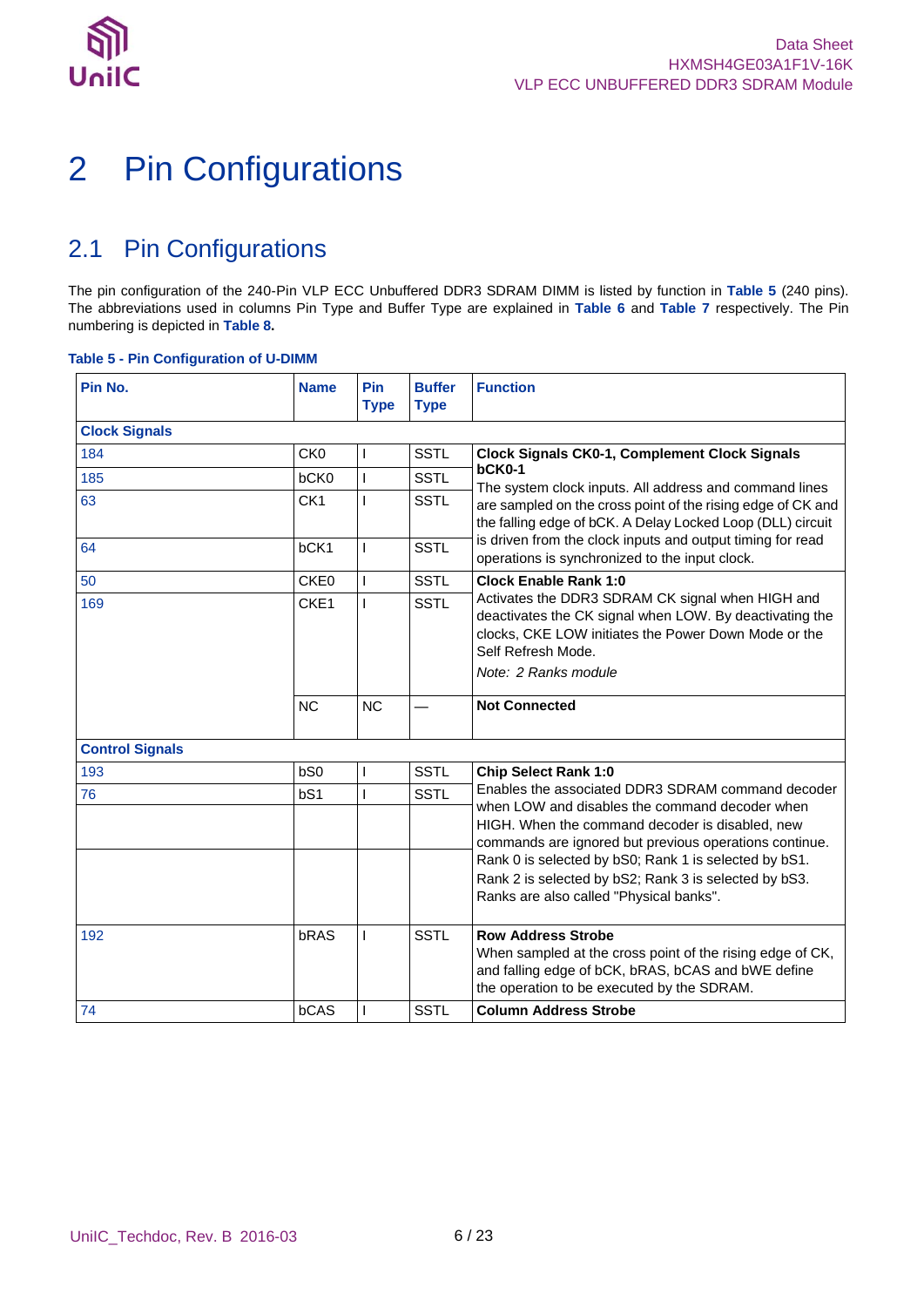

| Pin No.                | <b>Name</b>     | Pin<br><b>Type</b> | <b>Buffer</b><br><b>Type</b> | <b>Function</b>                                                                                                             |
|------------------------|-----------------|--------------------|------------------------------|-----------------------------------------------------------------------------------------------------------------------------|
| 73                     | bWE             |                    | <b>SSTL</b>                  | <b>Write Enable</b>                                                                                                         |
| 168                    | bRESET          | $\mathbf{I}$       | <b>SSTL</b>                  | <b>Reset</b>                                                                                                                |
| <b>Address Signals</b> |                 |                    |                              |                                                                                                                             |
| 71                     | BA0             | $\mathbf{I}$       | <b>SSTL</b>                  | <b>Bank Address Bus 2:0</b>                                                                                                 |
| 190                    | BA <sub>1</sub> | $\mathbf{I}$       | <b>SSTL</b>                  | Selects which DDR3 SDRAM internal bank of four or eight<br>is activated.                                                    |
| 52                     | BA <sub>2</sub> | T                  | <b>SSTL</b>                  |                                                                                                                             |
| 188                    | A <sub>0</sub>  | T                  | <b>SSTL</b>                  | <b>Address Bus 11:0</b>                                                                                                     |
| 181                    | A1              | T                  | <b>SSTL</b>                  | During a Bank Activate command cycle, defines the row                                                                       |
| 61                     | A2              |                    | <b>SSTL</b>                  | address when sampled at the cross-point of the rising edge<br>of CK and falling edge of bCK. During a Read or Write         |
| 180                    | A <sub>3</sub>  |                    | <b>SSTL</b>                  | command cycle, defines the column address when sampled                                                                      |
| 59                     | A4              | T                  | <b>SSTL</b>                  | at the cross point of the rising edge of CK and falling edge                                                                |
| 58                     | A <sub>5</sub>  | T                  | <b>SSTL</b>                  | of bCK. In addition to the column address, AP is used to                                                                    |
| 178                    | A6              | $\mathbf{I}$       | <b>SSTL</b>                  | invoke autoprecharge operation at the end of the burst read<br>or write cycle. If AP is HIGH, autoprecharge is selected and |
| 56                     | A7              | T                  | <b>SSTL</b>                  | BA0-BAn defines the bank to be precharged. If AP is LOW,                                                                    |
| 177                    | A8              |                    | <b>SSTL</b>                  | autoprecharge is disabled. During a Precharge command                                                                       |
| 175                    | A <sub>9</sub>  |                    | <b>SSTL</b>                  | cycle, AP is used in conjunction with BA0-BAn to control                                                                    |
| 70                     | A10             | T                  | <b>SSTL</b>                  | which bank(s) to precharge. If AP is HIGH, all banks will be<br>precharged regardless of the state of BA0-BAn inputs. If AP |
|                        | <b>AP</b>       | T                  | <b>SSTL</b>                  | is LOW, then BA0-BAn are used to define which bank to                                                                       |
| 55                     | A11             | T                  | <b>SSTL</b>                  | precharge.                                                                                                                  |
| 174                    | A12             | $\mathbf{I}$       | <b>SSTL</b>                  | <b>Address Signal 12</b><br>Note: Module based on 256 Mbit or larger dies                                                   |
| 196                    | A13             | $\mathbf{I}$       | <b>SSTL</b>                  | <b>Address Signal 13</b>                                                                                                    |
|                        |                 |                    |                              | Note: 1 Gbit based module                                                                                                   |
|                        | <b>NC</b>       | <b>NC</b>          | $\overline{\phantom{0}}$     | <b>Not Connected</b><br>Note: Module based on 512 Mbit or smaller dies                                                      |
| 172                    | A14             | T                  | <b>SSTL</b>                  | <b>Address Signal 14</b>                                                                                                    |
|                        |                 |                    |                              | Note: 2 Gbit based module                                                                                                   |
| 171                    | A15             | $\mathbf{I}$       | <b>SSTL</b>                  | <b>Address Signal 15</b>                                                                                                    |
|                        |                 |                    |                              | Note: 4 Gbit based module                                                                                                   |
| <b>Data Signals</b>    |                 |                    |                              |                                                                                                                             |
| 3                      | DQ0             | I/O                | <b>SSTL</b>                  | Data Bus 63:0                                                                                                               |
| 4                      | DQ1             | I/O                | <b>SSTL</b>                  | Note: Data Input / Output pins                                                                                              |
| $\overline{9}$         | DQ <sub>2</sub> | I/O                | <b>SSTL</b>                  |                                                                                                                             |
| 10                     | DQ3             | I/O                | <b>SSTL</b>                  |                                                                                                                             |
| 122                    | DQ4             | I/O                | <b>SSTL</b>                  |                                                                                                                             |
| 123                    | DQ <sub>5</sub> | I/O                | <b>SSTL</b>                  |                                                                                                                             |
| 128                    | DQ6             | I/O                | <b>SSTL</b>                  |                                                                                                                             |
| 129                    | DQ7             | I/O                | <b>SSTL</b>                  |                                                                                                                             |
| 12 <sub>2</sub>        | DQ8             | I/O                | <b>SSTL</b>                  |                                                                                                                             |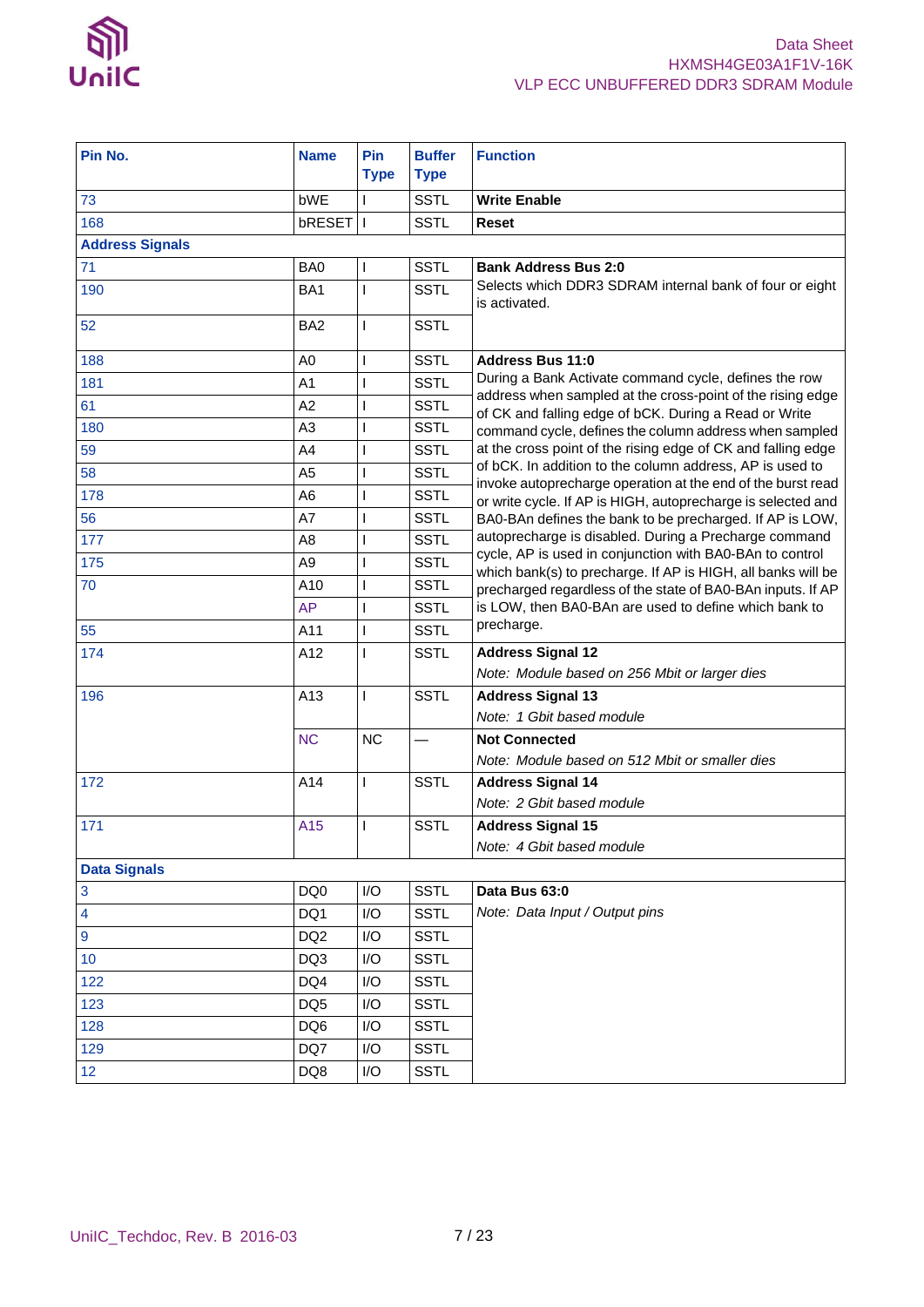

| Pin No. | <b>Name</b> | Pin<br><b>Type</b>      | <b>Buffer</b><br><b>Type</b> | <b>Function</b>                |
|---------|-------------|-------------------------|------------------------------|--------------------------------|
| 13      | DQ9         | $\mathsf{I}/\mathsf{O}$ | <b>SSTL</b>                  | Data Bus 63:0                  |
| 18      | DQ10        | I/O                     | <b>SSTL</b>                  | Note: Data Input / Output pins |
| 19      | DQ11        | $\mathsf{I}/\mathsf{O}$ | <b>SSTL</b>                  |                                |
| 131     | DQ12        | I/O                     | <b>SSTL</b>                  |                                |
| 132     | DQ13        | I/O                     | <b>SSTL</b>                  |                                |
| 137     | DQ14        | I/O                     | <b>SSTL</b>                  |                                |
| 138     | DQ15        | I/O                     | <b>SSTL</b>                  |                                |
| 21      | DQ16        | $\mathsf{I}/\mathsf{O}$ | <b>SSTL</b>                  |                                |
| 22      | <b>DQ17</b> | I/O                     | <b>SSTL</b>                  |                                |
| 27      | DQ18        | $\mathsf{I}/\mathsf{O}$ | <b>SSTL</b>                  |                                |
| 28      | DQ19        | $\mathsf{I}/\mathsf{O}$ | <b>SSTL</b>                  |                                |
| 140     | DQ20        | I/O                     | <b>SSTL</b>                  |                                |
| 141     | DQ21        | $\mathsf{I}/\mathsf{O}$ | <b>SSTL</b>                  |                                |
| 146     | DQ22        | I/O                     | <b>SSTL</b>                  |                                |
| 147     | DQ23        | $\mathsf{I}/\mathsf{O}$ | <b>SSTL</b>                  |                                |
| 30      | DQ24        | $\mathsf{I}/\mathsf{O}$ | <b>SSTL</b>                  |                                |
| 31      | DQ25        | I/O                     | <b>SSTL</b>                  |                                |
| 36      | DQ26        | $\mathsf{I}/\mathsf{O}$ | <b>SSTL</b>                  |                                |
| 37      | <b>DQ27</b> | I/O                     | <b>SSTL</b>                  |                                |
| 149     | DQ28        | $\mathsf{I}/\mathsf{O}$ | <b>SSTL</b>                  |                                |
| 150     | DQ29        | I/O                     | <b>SSTL</b>                  |                                |
| 155     | DQ30        | $\mathsf{I}/\mathsf{O}$ | <b>SSTL</b>                  |                                |
| 156     | DQ31        | I/O                     | <b>SSTL</b>                  |                                |
| 81      | DQ32        | I/O                     | <b>SSTL</b>                  |                                |
| 82      | DQ33        | I/O                     | <b>SSTL</b>                  |                                |
| 87      | DQ34        | I/O                     | <b>SSTL</b>                  |                                |
| 88      | DQ35        | I/O                     | <b>SSTL</b>                  |                                |
| 200     | DQ36        | $\mathsf{I}/\mathsf{O}$ | <b>SSTL</b>                  |                                |
| 201     | DQ37        | $\mathsf{I}/\mathsf{O}$ | SSTL                         |                                |
| 206     | DQ38        | I/O                     | <b>SSTL</b>                  |                                |
| 207     | DQ39        | I/O                     | <b>SSTL</b>                  |                                |
| 90      | DQ40        | I/O                     | <b>SSTL</b>                  |                                |
| 91      | DQ41        | I/O                     | <b>SSTL</b>                  |                                |
| 96      | DQ42        | I/O                     | <b>SSTL</b>                  |                                |
| 97      | DQ43        | I/O                     | SSTL                         |                                |
| 209     | DQ44        | I/O                     | <b>SSTL</b>                  |                                |
| 210     | <b>DQ45</b> | I/O                     | <b>SSTL</b>                  |                                |
| 215     | DQ46        | I/O                     | <b>SSTL</b>                  |                                |
| 216     | <b>DQ47</b> | I/O                     | SSTL                         |                                |
| 99      | DQ48        | I/O                     | <b>SSTL</b>                  |                                |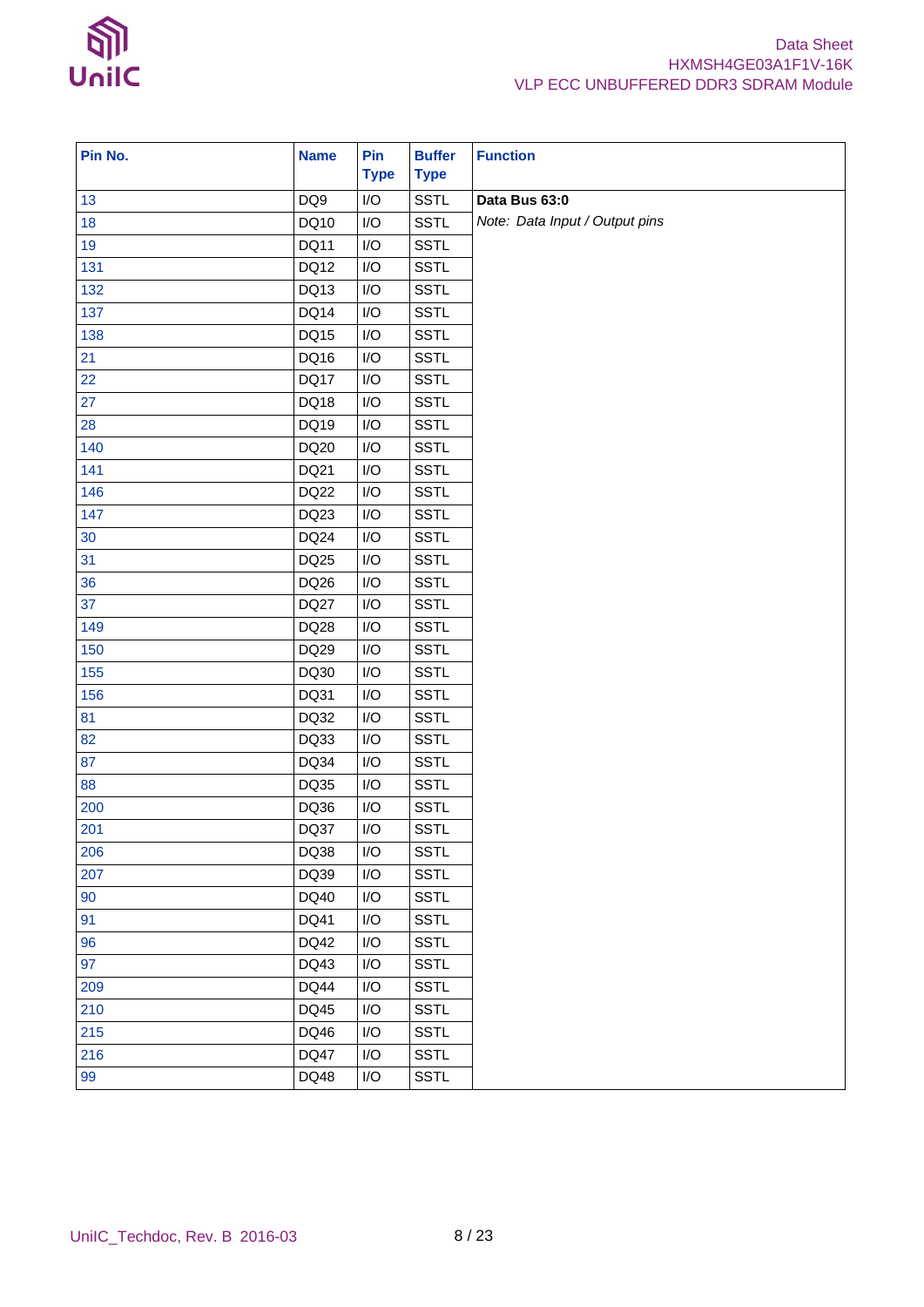

| Pin No.                    | <b>Name</b>     | Pin<br><b>Type</b> | <b>Buffer</b><br><b>Type</b> | <b>Function</b>                                                                                                     |
|----------------------------|-----------------|--------------------|------------------------------|---------------------------------------------------------------------------------------------------------------------|
| 100                        | DQ49            | I/O                | <b>SSTL</b>                  | Data Bus 63:0                                                                                                       |
| 105                        | DQ50            | I/O                | <b>SSTL</b>                  | Note: Data Input / Output pins                                                                                      |
| 106                        | <b>DQ51</b>     | I/O                | <b>SSTL</b>                  |                                                                                                                     |
| 218                        | <b>DQ52</b>     | I/O                | <b>SSTL</b>                  |                                                                                                                     |
| 219                        | DQ53            | I/O                | <b>SSTL</b>                  |                                                                                                                     |
| 224                        | <b>DQ54</b>     | I/O                | <b>SSTL</b>                  |                                                                                                                     |
| 225                        | <b>DQ55</b>     | I/O                | <b>SSTL</b>                  |                                                                                                                     |
| 108                        | DQ56            | I/O                | <b>SSTL</b>                  |                                                                                                                     |
| 109                        | DQ57            | I/O                | <b>SSTL</b>                  |                                                                                                                     |
| 114                        | <b>DQ58</b>     | I/O                | <b>SSTL</b>                  |                                                                                                                     |
| 115                        | DQ59            | I/O                | <b>SSTL</b>                  |                                                                                                                     |
| 227                        | DQ60            | I/O                | <b>SSTL</b>                  |                                                                                                                     |
| 228                        | DQ61            | I/O                | <b>SSTL</b>                  |                                                                                                                     |
| 233                        | DQ62            | I/O                | <b>SSTL</b>                  |                                                                                                                     |
| 234                        | DQ63            | I/O                | <b>SSTL</b>                  |                                                                                                                     |
| <b>Data Strobe Signals</b> |                 |                    |                              |                                                                                                                     |
| $\overline{7}$             | DQS0            | I/O                | <b>SSTL</b>                  | Data Strobe Bus 7:0 and Complementary Data Strobe                                                                   |
| 6                          | bDQS0           | I/O                | <b>SSTL</b>                  | <b>Bus 7:0</b><br>The data strobes, associated with one data byte, sourced                                          |
| 16                         | DQS1            | I/O                | <b>SSTL</b>                  | with data transfers. In Write mode, the data strobe is                                                              |
| 15                         | bDQS1           | I/O                | <b>SSTL</b>                  | sourced by the controller and is centered in the data<br>window. In Read mode the data strobe is sourced by the     |
| 25                         | DQS2            | I/O                | <b>SSTL</b>                  | DDR3 SDRAM and is sent at the leading edge of the data                                                              |
| 24                         | bDQS2           | I/O                | <b>SSTL</b>                  | window. bDQS signals are complements, and timing is<br>relative to the cross-point of respective DQS and bDQS. If   |
| 34                         | DQS3            | I/O                | <b>SSTL</b>                  | the module is to be operated in single ended strobe mode,                                                           |
| 33                         | bDQS3           | I/O                | <b>SSTL</b>                  | all bDQS signals must be tied on the system board to VSS                                                            |
| 85                         | DQS4            | I/O                | <b>SSTL</b>                  | and DDR3 SDRAM mode registers programmed<br>appropriately                                                           |
| 84                         | bDQS4           | I/O                | <b>SSTL</b>                  |                                                                                                                     |
| 94                         | DQS5            | I/O                | <b>SSTL</b>                  |                                                                                                                     |
| 93                         | bDQS5           | I/O                | <b>SSTL</b>                  |                                                                                                                     |
| 103                        | DQS6            | I/O                | <b>SSTL</b>                  |                                                                                                                     |
| 102                        | bDQS6           | I/O                | <b>SSTL</b>                  |                                                                                                                     |
| 112                        | DQS7            | I/O                | <b>SSTL</b>                  |                                                                                                                     |
| 111                        | bDQS7           | I/O                | <b>SSTL</b>                  |                                                                                                                     |
| <b>Data Mask</b>           |                 |                    |                              |                                                                                                                     |
| 125                        | DM <sub>0</sub> | I/O                | <b>SSTL</b>                  | Data Masks 7:0                                                                                                      |
| 134                        | DM1             | I/O                | <b>SSTL</b>                  | The data write masks, associated with one data byte. In<br>Write mode, DM operates as a byte mask by allowing input |
| 143                        | DM <sub>2</sub> | I/O                | <b>SSTL</b>                  | data to be written if it is LOW but blocks the write operation                                                      |
| 152                        | DM3             | I/O                | <b>SSTL</b>                  | if it is HIGH. In Read mode, DM lines have no effect.<br>Note:x8 based module                                       |
| 203                        | DM4             | I/O                | <b>SSTL</b>                  |                                                                                                                     |
| 212                        | DM <sub>5</sub> | I/O                | <b>SSTL</b>                  |                                                                                                                     |
| 221                        | DM <sub>6</sub> | I/O                | <b>SSTL</b>                  |                                                                                                                     |
| 230                        | DM7             | I/O                | <b>SSTL</b>                  |                                                                                                                     |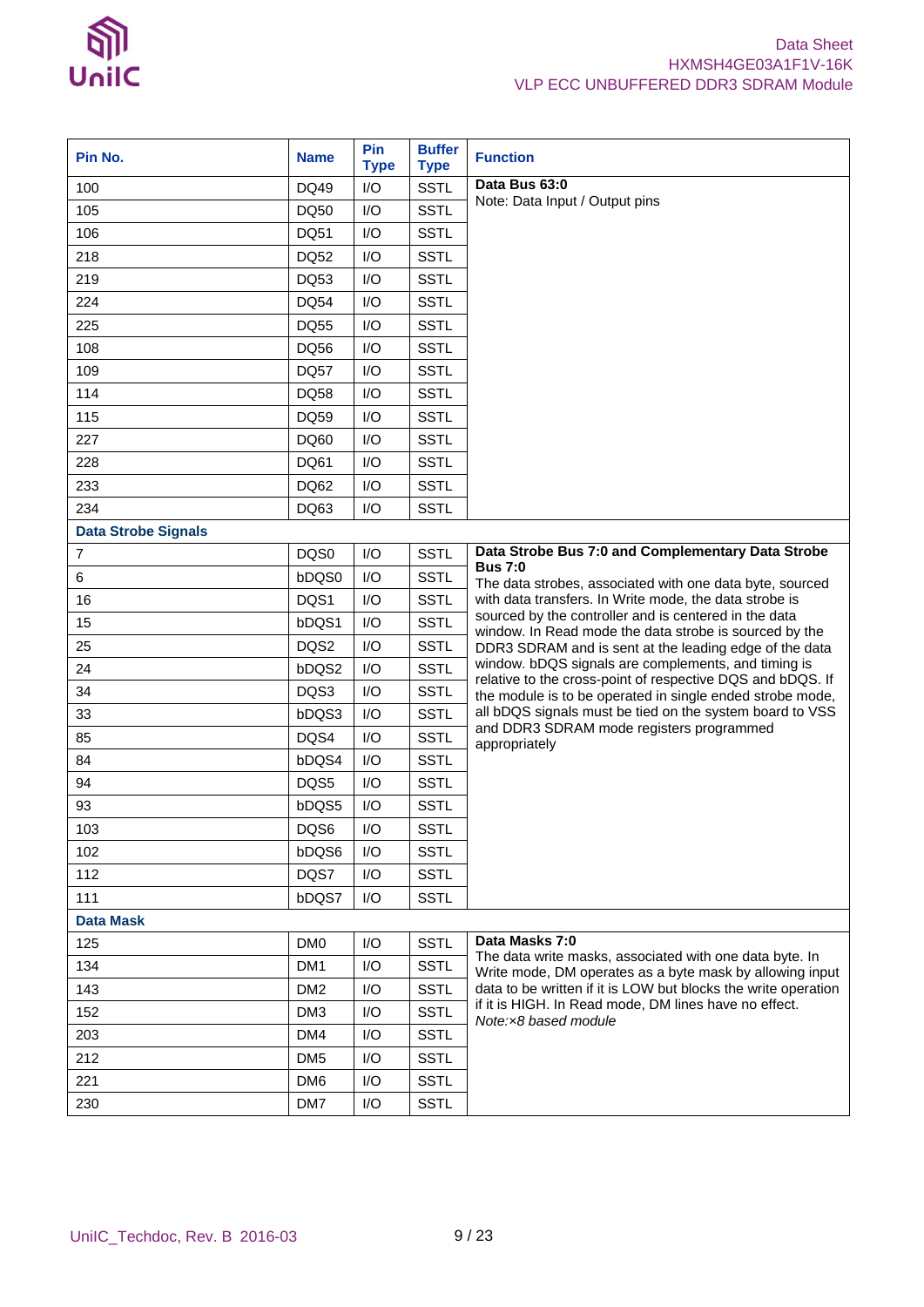

| Pin No.                                                                                                                                                                                                                                                                | <b>Name</b>                    | Pin<br><b>Type</b> | <b>Buffer</b><br><b>Type</b> | <b>Function</b>                                                                                                                                                                                                                             |
|------------------------------------------------------------------------------------------------------------------------------------------------------------------------------------------------------------------------------------------------------------------------|--------------------------------|--------------------|------------------------------|---------------------------------------------------------------------------------------------------------------------------------------------------------------------------------------------------------------------------------------------|
| <b>EEPROM</b>                                                                                                                                                                                                                                                          |                                |                    |                              |                                                                                                                                                                                                                                             |
| 118                                                                                                                                                                                                                                                                    | <b>SCL</b>                     |                    | <b>CMOS</b>                  | <b>Serial Bus Clock</b><br>This signal is used to clock data into and out of the SPD<br>EEPROM and Thermal sensor.                                                                                                                          |
| 238                                                                                                                                                                                                                                                                    | <b>SDA</b>                     | 1/O                | OD                           | <b>Serial Bus Data</b><br>This is a bidirectional pin used to transfer data into and out<br>of the SPD EEPROM and Thermal sensor. A resistor must<br>be connected from SDA to $V_{\text{DNSPD}}$ on the motherboard to act<br>as a pull-up. |
| 117                                                                                                                                                                                                                                                                    | SA <sub>0</sub>                | L                  | <b>CMOS</b>                  | <b>Serial Address Select Bus 2:0</b>                                                                                                                                                                                                        |
| 237                                                                                                                                                                                                                                                                    | SA <sub>1</sub>                |                    | <b>CMOS</b>                  | Address pins used to select the SPD and Thermal sensor<br>base address.                                                                                                                                                                     |
| 119                                                                                                                                                                                                                                                                    | SA <sub>2</sub>                | L                  | <b>CMOS</b>                  |                                                                                                                                                                                                                                             |
| <b>Power Supplies</b>                                                                                                                                                                                                                                                  |                                |                    |                              |                                                                                                                                                                                                                                             |
| 1                                                                                                                                                                                                                                                                      | $V_{\text{REFDQ}}$             | AI                 |                              | I/O Reference Voltage<br>Reference voltage for the SSTL-15 inputs.                                                                                                                                                                          |
| 67                                                                                                                                                                                                                                                                     | $V_{\scriptstyle{\sf{REFCA}}}$ | Al                 |                              | <b>CA Reference Voltage</b><br>Reference voltage for CA.                                                                                                                                                                                    |
| 120,240                                                                                                                                                                                                                                                                | Vtt                            | <b>PWR</b>         |                              | <b>Termination Voltage</b><br>Termination voltage for command and address.                                                                                                                                                                  |
| 236                                                                                                                                                                                                                                                                    | $V_{\text{DDSPD}}$             | <b>PWR</b>         |                              | <b>EEPROM Power Supply</b><br>Power supplies for Serial Presence Detect, Thermal Sensor<br>and ground for the module.                                                                                                                       |
| 51,54,57,60,62,65,66,69,72,75,78,<br>170, 173, 176, 179, 182, 183, 186, 189<br>,191,194,197                                                                                                                                                                            | $V_{DD}$                       | <b>PWR</b>         |                              | <b>Power Supply</b><br>Power supplies for core, I/O and ground for the module.                                                                                                                                                              |
| 2,5,8,11,14,17,20,23,26,29,32,35,<br>38,41,44,47,80,83,86,89,92,95,<br>98, 101, 104, 107, 110, 113, 116, 121,<br>124, 127, 130, 133, 136, 139, 142,<br>145, 148, 151, 154, 157, 160, 163,<br>166, 199, 202, 205, 208, 211, 214,<br>217,220,223,226,229,232,235,<br>239 | $V_{SS}$                       | <b>GND</b>         |                              | <b>Ground Plane</b><br>Power supplies for core, I/O, Serial Presence Detect,<br>Thermal Sensor and ground for the module.                                                                                                                   |
| <b>Other pins</b>                                                                                                                                                                                                                                                      |                                |                    |                              |                                                                                                                                                                                                                                             |
| 195                                                                                                                                                                                                                                                                    | ODT0                           | L                  | <b>SSTL</b>                  | <b>On-Die Termination Control 0</b>                                                                                                                                                                                                         |
| 77                                                                                                                                                                                                                                                                     | ODT <sub>1</sub>               | L                  | <b>SSTL</b>                  | <b>On-Die Termination Control 1</b><br>Asserts on-die termination for DQ, DM, DQS, and bDQS<br>signals if enabled via the DDR3 SDRAM mode register.<br>Note: 2 Rank modules                                                                 |
| 39,40,42,43,45,46,48,49,53,68,79 NC<br>, 126, 135, 144, 153, 158, 159, 161,<br>162, 164, 165, 167, 187, 198, 204,<br>213,222,231                                                                                                                                       |                                | <b>NC</b>          |                              | <b>Not Connected</b>                                                                                                                                                                                                                        |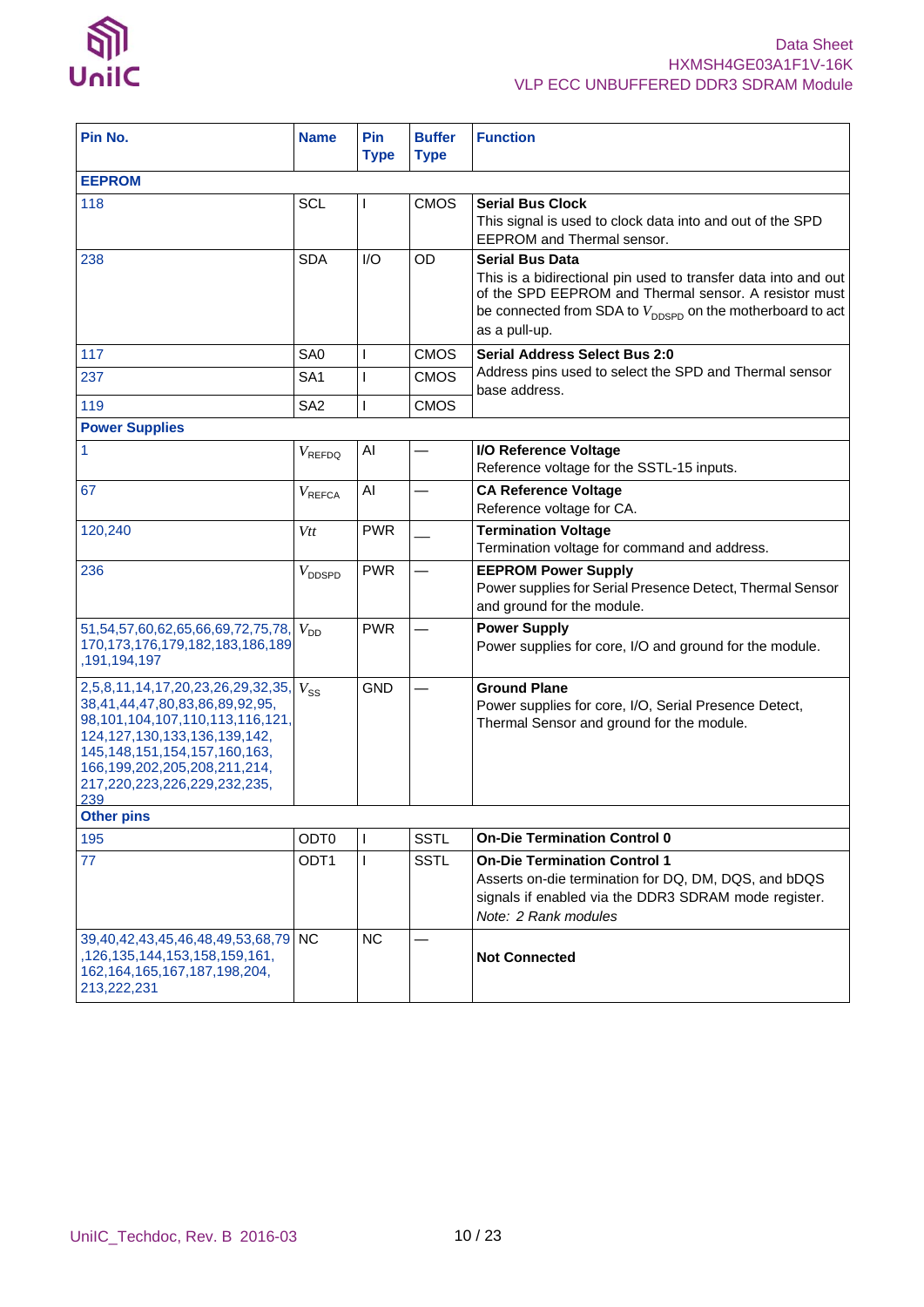

### <span id="page-10-0"></span>**Table 6 - Abbreviations for pin Type**

| <b>Abbreviation</b> | <b>Description</b>                          |  |  |  |  |  |
|---------------------|---------------------------------------------|--|--|--|--|--|
|                     | Standard input-only pin. Digital levels.    |  |  |  |  |  |
| ١O                  | Output. Digital levels.                     |  |  |  |  |  |
| I/O                 | I/O is a bidirectional input/output signal. |  |  |  |  |  |
| AI                  | Input. Analog levels.                       |  |  |  |  |  |
| <b>PWR</b>          | Power                                       |  |  |  |  |  |
| <b>GND</b>          | Ground                                      |  |  |  |  |  |
| <b>NC</b>           | Not Connected                               |  |  |  |  |  |

### <span id="page-10-1"></span>**Table 7 - Abbreviations for Buffer Type**

| <b>Abbreviation</b> | <b>Description</b>                                                                                                                          |
|---------------------|---------------------------------------------------------------------------------------------------------------------------------------------|
| <b>SSTL</b>         | Serial Stub Terminated Logic (SSTL_15)                                                                                                      |
| LV-CMOS             | Low Voltage CMOS                                                                                                                            |
| <b>CMOS</b>         | <b>CMOS Levels</b>                                                                                                                          |
| <b>IOD</b>          | Open Drain. The corresponding pin has 2 operational states, active low and tri-state, and<br>allows multiple devices to share as a wire-OR. |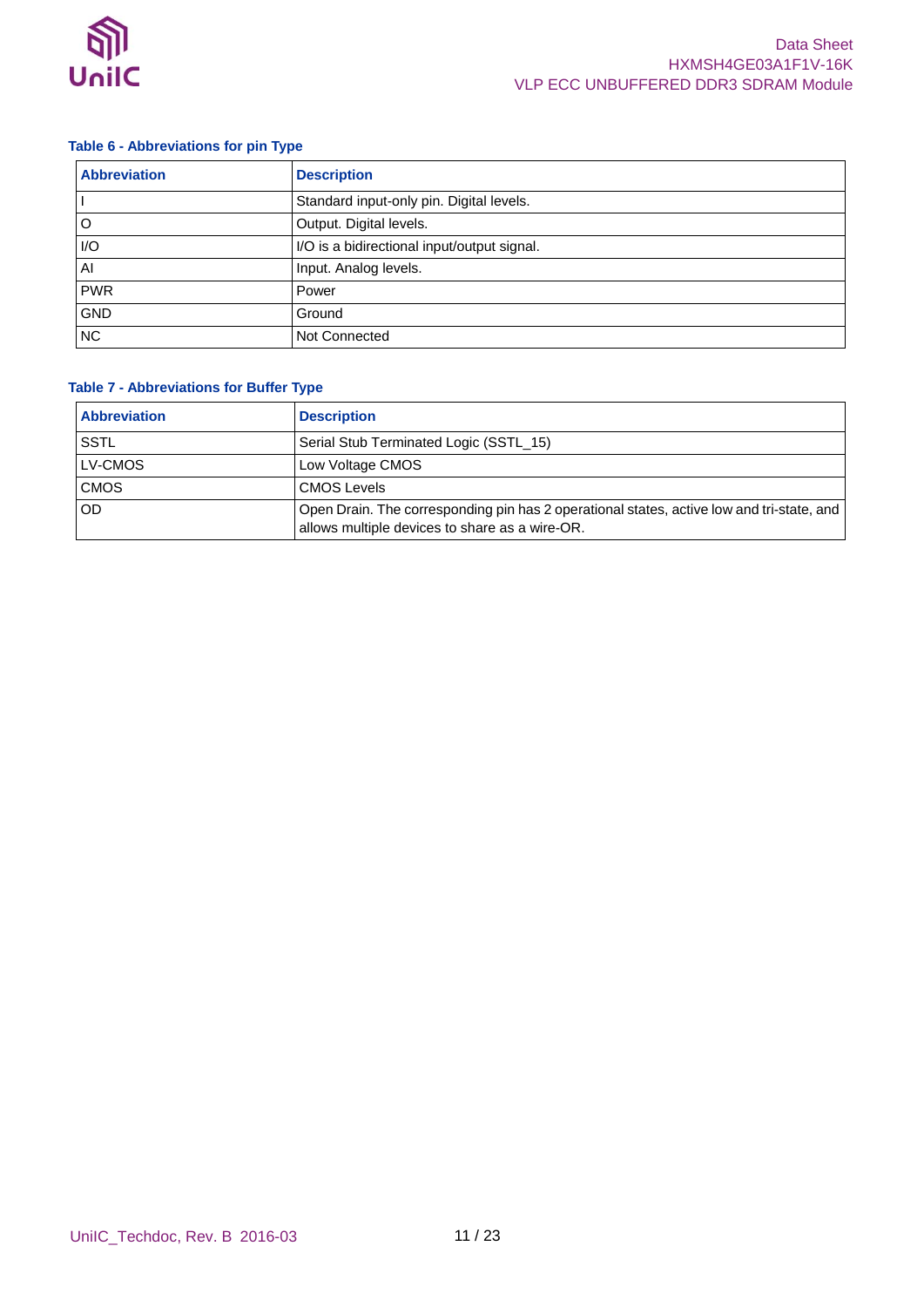

### <span id="page-11-0"></span>**Table 8 - Pin Configuration ECC UDIMM (240 pin)**

| Pin              | <b>Front</b>     | Pin | <b>Front</b>     | <b>Pin</b> | <b>Front</b>    | Pin | <b>Back</b>     | Pin | <b>Back</b>      | Pin | <b>Back</b>     |
|------------------|------------------|-----|------------------|------------|-----------------|-----|-----------------|-----|------------------|-----|-----------------|
| 1                | <b>VREFDQ</b>    | 41  | <b>VSS</b>       | 81         | DQ32            | 121 | <b>VSS</b>      | 161 | <b>NC</b>        | 201 | DQ37            |
| $\boldsymbol{2}$ | <b>VSS</b>       | 42  | <b>NC</b>        | 82         | DQ33            | 122 | DQ4             | 162 | <b>NC</b>        | 202 | <b>VSS</b>      |
| 3                | DQ <sub>0</sub>  | 43  | <b>NC</b>        | 83         | <b>VSS</b>      | 123 | DQ <sub>5</sub> | 163 | <b>VSS</b>       | 203 | DM4             |
| 4                | DQ1              | 44  | <b>VSS</b>       | 84         | /DQS4           | 124 | <b>VSS</b>      | 164 | CB <sub>6</sub>  | 204 | $NC$            |
| 5                | <b>VSS</b>       | 45  | CB <sub>2</sub>  | 85         | DQS4            | 125 | DM <sub>0</sub> | 165 | CB7              | 205 | <b>VSS</b>      |
| 6                | /DQS0            | 46  | CB <sub>3</sub>  | 86         | <b>VSS</b>      | 126 | <b>NC</b>       | 166 | <b>VSS</b>       | 206 | DQ38            |
| $\overline{7}$   | DQS0             | 47  | <b>VSS</b>       | 87         | <b>DQ34</b>     | 127 | <b>VSS</b>      | 167 | <b>NC</b>        | 207 | DQ39            |
| 8                | <b>VSS</b>       | 48  | <b>NC</b>        | 88         | DQ35            | 128 | DQ6             | 168 | /RESET           | 208 | <b>VSS</b>      |
| 9                | DQ <sub>2</sub>  | 49  | <b>NC</b>        | 89         | <b>VSS</b>      | 129 | DQ7             | 169 | CKE1             | 209 | <b>DQ44</b>     |
| 10               | DQ3              | 50  | CKE0             | 90         | DQ40            | 130 | <b>VSS</b>      | 170 | <b>VDD</b>       | 210 | DQ45            |
| 11               | <b>VSS</b>       | 51  | <b>VDD</b>       | 91         | DQ41            | 131 | DQ12            | 171 | A15              | 211 | <b>VSS</b>      |
| 12               | DQ8              | 52  | BA <sub>2</sub>  | 92         | <b>VSS</b>      | 132 | DQ13            | 172 | A14              | 212 | DM <sub>5</sub> |
| 13               | DQ <sub>9</sub>  | 53  | <b>NC</b>        | 93         | /DQS5           | 133 | <b>VSS</b>      | 173 | VDD              | 213 | NC              |
| 14               | <b>VSS</b>       | 54  | <b>VDD</b>       | 94         | DQS5            | 134 | DM <sub>1</sub> | 174 | A12              | 214 | <b>VSS</b>      |
| 15               | /DQS1            | 55  | A11              | 95         | <b>VSS</b>      | 135 | <b>NC</b>       | 175 | A <sub>9</sub>   | 215 | DQ46            |
| 16               | DQS1             | 56  | A7               | 96         | DQ42            | 136 | <b>VSS</b>      | 176 | VDD              | 216 | <b>DQ47</b>     |
| 17               | <b>VSS</b>       | 57  | <b>VDD</b>       | 97         | DQ43            | 137 | <b>DQ14</b>     | 177 | A8               | 217 | <b>VSS</b>      |
| 18               | DQ10             | 58  | A <sub>5</sub>   | 98         | <b>VSS</b>      | 138 | DQ15            | 178 | A6               | 218 | DQ52            |
| 19               | DQ11             | 59  | A4               | 99         | DQ48            | 139 | <b>VSS</b>      | 179 | <b>VDD</b>       | 219 | DQ53            |
| 20               | <b>VSS</b>       | 60  | <b>VDD</b>       | 100        | DQ49            | 140 | DQ20            | 180 | A <sub>3</sub>   | 220 | <b>VSS</b>      |
| 21               | DQ16             | 61  | A2               | 101        | <b>VSS</b>      | 141 | DQ21            | 181 | A <sub>1</sub>   | 221 | DM <sub>6</sub> |
| 22               | DQ17             | 62  | <b>VDD</b>       | 102        | /DQS6           | 142 | <b>VSS</b>      | 182 | <b>VDD</b>       | 222 | NC              |
| 23               | <b>VSS</b>       | 63  | CK1              | 103        | DQS6            | 143 | DM <sub>2</sub> | 183 | <b>VDD</b>       | 223 | <b>VSS</b>      |
| 24               | /DQS2            | 64  | /CK1             | 104        | <b>VSS</b>      | 144 | <b>NC</b>       | 184 | CK <sub>0</sub>  | 224 | <b>DQ54</b>     |
| 25               | DQS2             | 65  | <b>VDD</b>       | 105        | <b>DQ50</b>     | 145 | <b>VSS</b>      | 185 | /CK0             | 225 | DQ55            |
| 26               | <b>VSS</b>       | 66  | <b>VDD</b>       | 106        | <b>DQ51</b>     | 146 | <b>DQ22</b>     | 186 | <b>VDD</b>       | 226 | <b>VSS</b>      |
| 27               | DQ18             | 67  | <b>VREFCA</b>    | 107        | <b>VSS</b>      | 147 | DQ23            | 187 | /EVENT           | 227 | DQ60            |
| 28               | DQ19             | 68  | <b>NC</b>        | 108        | DQ56            | 148 | <b>VSS</b>      | 188 | A <sub>0</sub>   | 228 | DQ61            |
| 29               | <b>VSS</b>       | 69  | <b>VDD</b>       | 109        | <b>DQ57</b>     | 149 | DQ28            | 189 | <b>VDD</b>       | 229 | <b>VSS</b>      |
| 30               | DQ24             | 70  | A10/AP           | 110        | <b>VSS</b>      | 150 | DQ29            | 190 | BA1              | 230 | DM7             |
| 31               | DQ25             | 71  | BA0              | 111        | /DQS7           | 151 | <b>VSS</b>      | 191 | <b>VDD</b>       | 231 | <b>NC</b>       |
| 32               | <b>VSS</b>       | 72  | <b>VDD</b>       | 112        | DQS7            | 152 | DM <sub>3</sub> | 192 | /RAS             | 232 | <b>VSS</b>      |
| 33               | /DQS3            | 73  | /WE              | 113        | <b>VSS</b>      | 153 | <b>NC</b>       | 193 | /S <sub>0</sub>  | 233 | DQ62            |
| 34               | DQS3             | 74  | /CAS             | 114        | <b>DQ58</b>     | 154 | <b>VSS</b>      | 194 | <b>VDD</b>       | 234 | DQ63            |
| 35               | <b>VSS</b>       | 75  | <b>VDD</b>       | 115        | <b>DQ59</b>     | 155 | DQ30            | 195 | ODT <sub>0</sub> | 235 | <b>VSS</b>      |
| 36               | DQ26             | 76  | /S1              | 116        | <b>VSS</b>      | 156 | DQ31            | 196 | A13              | 236 | <b>VDDSPD</b>   |
| 37               | DQ27             | 77  | ODT <sub>1</sub> | 117        | SA0             | 157 | <b>VSS</b>      | 197 | <b>VDD</b>       | 237 | SA <sub>1</sub> |
| 38               | <b>VSS</b>       | 78  | <b>VDD</b>       | 118        | <b>SCL</b>      | 158 | CB4             | 198 | <b>NC</b>        | 238 | <b>SDA</b>      |
| 39               | C <sub>B</sub> 0 | 79  | <b>NC</b>        | 119        | SA <sub>2</sub> | 159 | CB <sub>5</sub> | 199 | <b>VSS</b>       | 239 | VSS             |
| 40               | CB1              | 80  | <b>VSS</b>       | 120        | <b>VTT</b>      | 160 | <b>VSS</b>      | 200 | DQ36             | 240 | <b>VTT</b>      |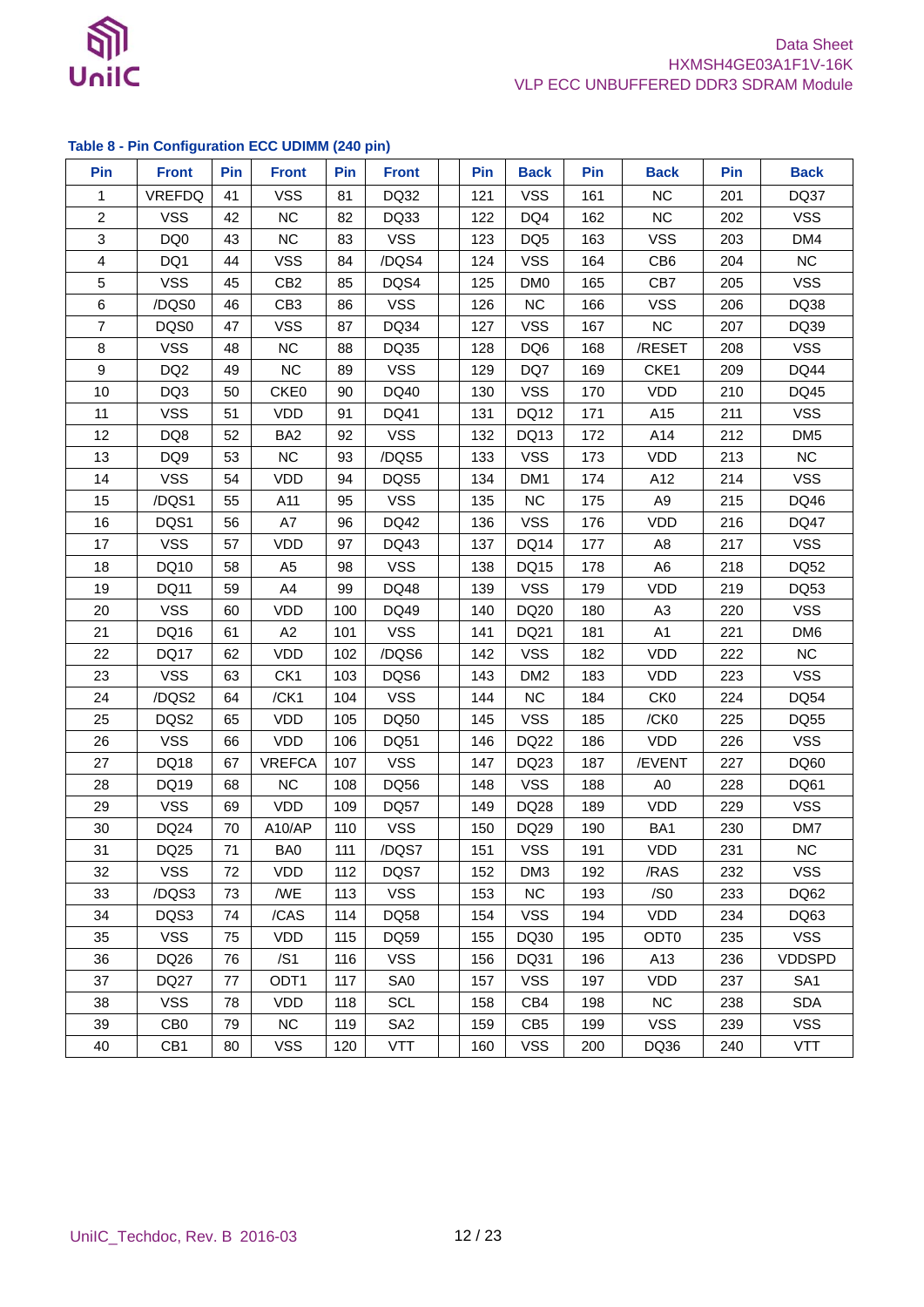

# <span id="page-12-0"></span>3 General Description

### <span id="page-12-1"></span>3.1 General Description

DDR3 SDRAM modules are high-speed, CMOS dynamic random access memory modules that use internally configured 4 or 8-bank DDR3 SDRAM devices. DDR3 SDRAM modules use DDR architecture to achieve high-speed operation. DDR3 architecture is essentially a 8*n*-prefetch architecture with an interface designed to transfer two data words per clock cycle at the I/O pins. A single read or write access for the DDR3 SDRAM module effectively consists of a single 8*n*-bit-wide, one-clockcycle data transfer at the internal DRAM core and eight corresponding *n*-bit-wide, one-half-clock-cycle data transfers at the I/O pins.

DDR3 modules use two sets of differential signals: DQS, DQS# to capture data and CK and CK# to capture commands, addresses, and control signals. Differential clocks and data strobes ensure exceptional noise immunity for these signals and provide precise crossing points to capture input signals. A bidirectional data strobe (DQS, DQS#) is transmitted externally, along with data, for use in data capture at the receiver. DQS is a strobe transmitted by the DDR3 SDRAM device during READs and by the memory controller during WRITEs. DQS is edge-aligned with data for READs and center-aligned with data for WRITEs.

DDR3 SDRAM modules operate from a differential clock (CK and CK#); the crossing of CK going HIGH and CK# going LOW will be referred to as the positive edge of CK. Commands (address and control signals) are registered at every positive edge of CK. Input data is registered on both edges of DQS, and output data is referenced to both edges of DQS, as well as to both edges of CK.

## <span id="page-12-2"></span>3.2 Serial Presence-Detect EEPROM Operation

DDR3 SDRAM modules incorporate serial presence-detect. The SPD data is stored in a 256-byte EEPROM. The first 128 bytes are programmed by UniIC to identify the module type and various SDRAM organizations and timing parameters. The remaining 128 bytes of storage are available for use by the customer. System READ/WRITE operations between the master (system logic) and the slave EEPROM device occur via a standard I2C bus using the DIMM's SCL (clock) SDA (data), and SA (address) pins. Write protect (WP) is connected to VSS, permanently disabling hardware write protection.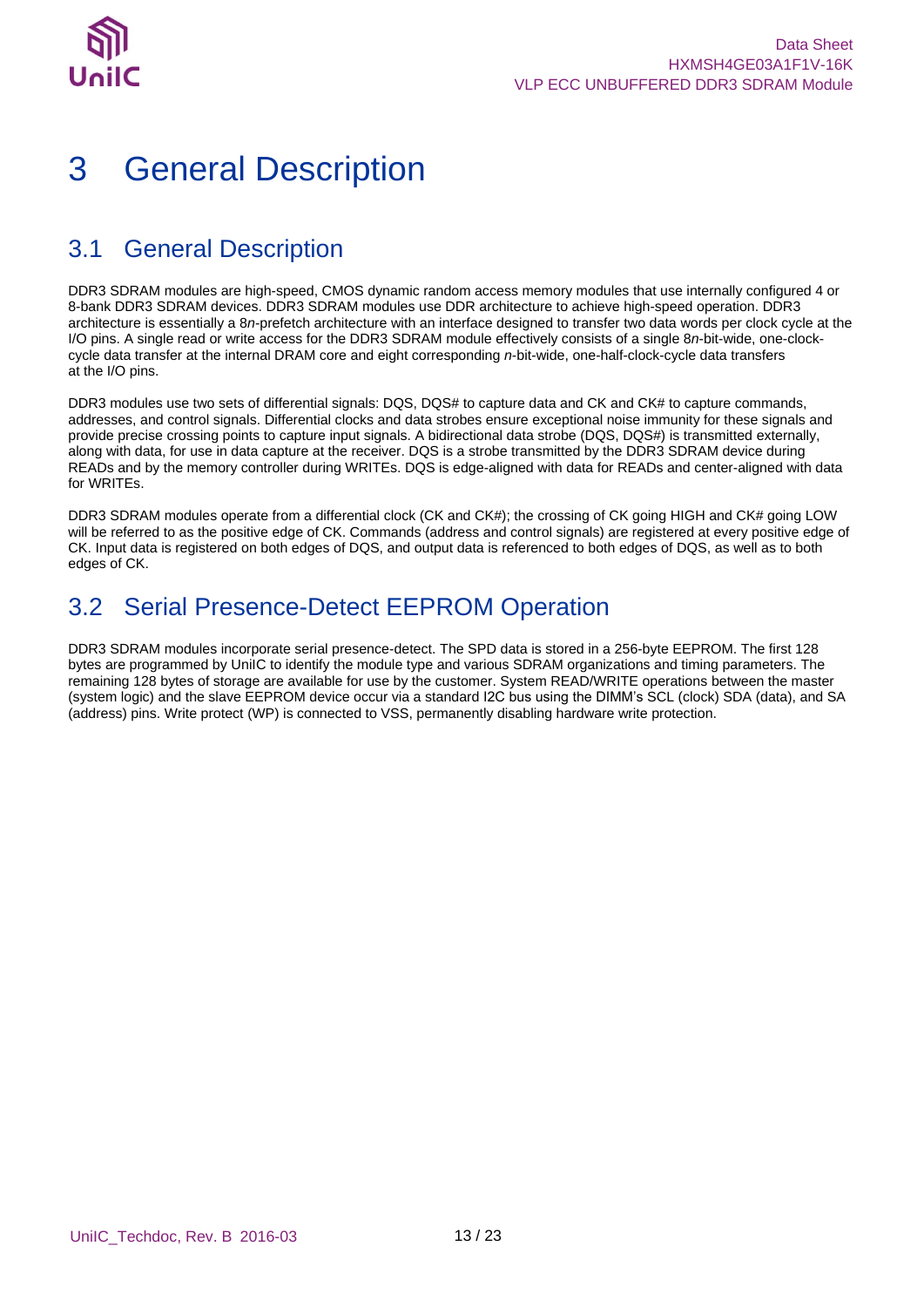

## <span id="page-13-0"></span>4 Electrical Characteristics

<span id="page-13-1"></span>This chapter contains speed grade definition, AC timing parameter and ODT tables.

## 4.1 Absolute Maximum Ratings

*Attention: Stresses greater than those listed under "Absolute Maximum Ratings" may cause permanent damage to the device. This is a stress rating only and functional operation of the device at these or any other conditions above those indicated in the operational sections of this specification is not implied. Exposure to absolute maximum rating conditions for extended periods may affect reliability.*

### <span id="page-13-2"></span>**Table 9 - Absolute Maximum Ratings**

| <b>Symbol</b>        | <b>Parameter</b>                              | Rating |          | Unit | <b>Note</b> |
|----------------------|-----------------------------------------------|--------|----------|------|-------------|
|                      |                                               | Min.   | Max.     |      |             |
| $V_{\text{DD}}$      | Voltage on $V_{DD}$ pin relative to $V_{SS}$  | $-0.4$ | $+1.975$ |      |             |
| $V_{DDQ}$            | Voltage on $V_{DDO}$ pin relative to $V_{SS}$ | $-0.4$ | $+1.975$ |      |             |
| $V_{IN}$ , $V_{OUT}$ | Voltage on any pin relative to $V_{SS}$       | $-0.4$ | $+1.975$ |      |             |

Attention: Stresses above the max. values listed here may cause permanent damage to the device. Exposure to absolute maximum rating conditions for extended periods may affect device reliability. Maximum ratings are absolute ratings; exceeding only one of these values may cause irreversible damage to integrated circuit.

### <span id="page-13-3"></span>**Table 10 - Module Environmental Requirements**

| <b>Parameter</b>                          | <b>Symbol</b> | <b>Values</b> |        | <b>Unit</b> | <b>Note</b> |
|-------------------------------------------|---------------|---------------|--------|-------------|-------------|
|                                           |               | Min.          | Max.   |             |             |
| Operating temperature (ambient)           | $I$ OPR       |               | $+65$  | C           |             |
| Storage Temperature                       | $1$ STG       | $-50$         | $+100$ | C           |             |
| Barometric Pressure (operating & storage) | PBar          | +69           | $+105$ | kPa         |             |

1) Up to 3000m.

### <span id="page-13-4"></span>**Table 11 - DRAM Component Operating Temperature Range**

| <b>Symbol</b>                    | <b>Parameter</b>             | <b>Rating</b> |      | <b>Unit</b>  | <b>Note</b> |
|----------------------------------|------------------------------|---------------|------|--------------|-------------|
|                                  |                              | Min.          | Max. |              |             |
| $\mathbf{r}$<br>$^{\prime}$ CASE | <b>Operating Temperature</b> |               | -95  | $\circ$<br>ັ | 1)2)3)4)    |

1) Operating Temperature is the case surface temperature on the center / top side of the DRAM.

2) The operating temperature ranges are the temperatures where all DRAM specification will be supported. During operation, the DRAM case temperature must be maintained between 0 - 95 °C under all other specification parameters.

3) Above 85 °C the Auto-Refresh command interval has to be reduced to  $t_{REF}$  = 3.9 µs

4) When operating this product in the 85 °C to 95 °C T<sub>CASE</sub> temperature range, the High Temperature Self Refresh has to be enabled by setting EMR(2) bit A7 to "1". When the High Temperature Self Refresh is enabled there is an increase of *I<sub>DD6</sub>* by approximately 50%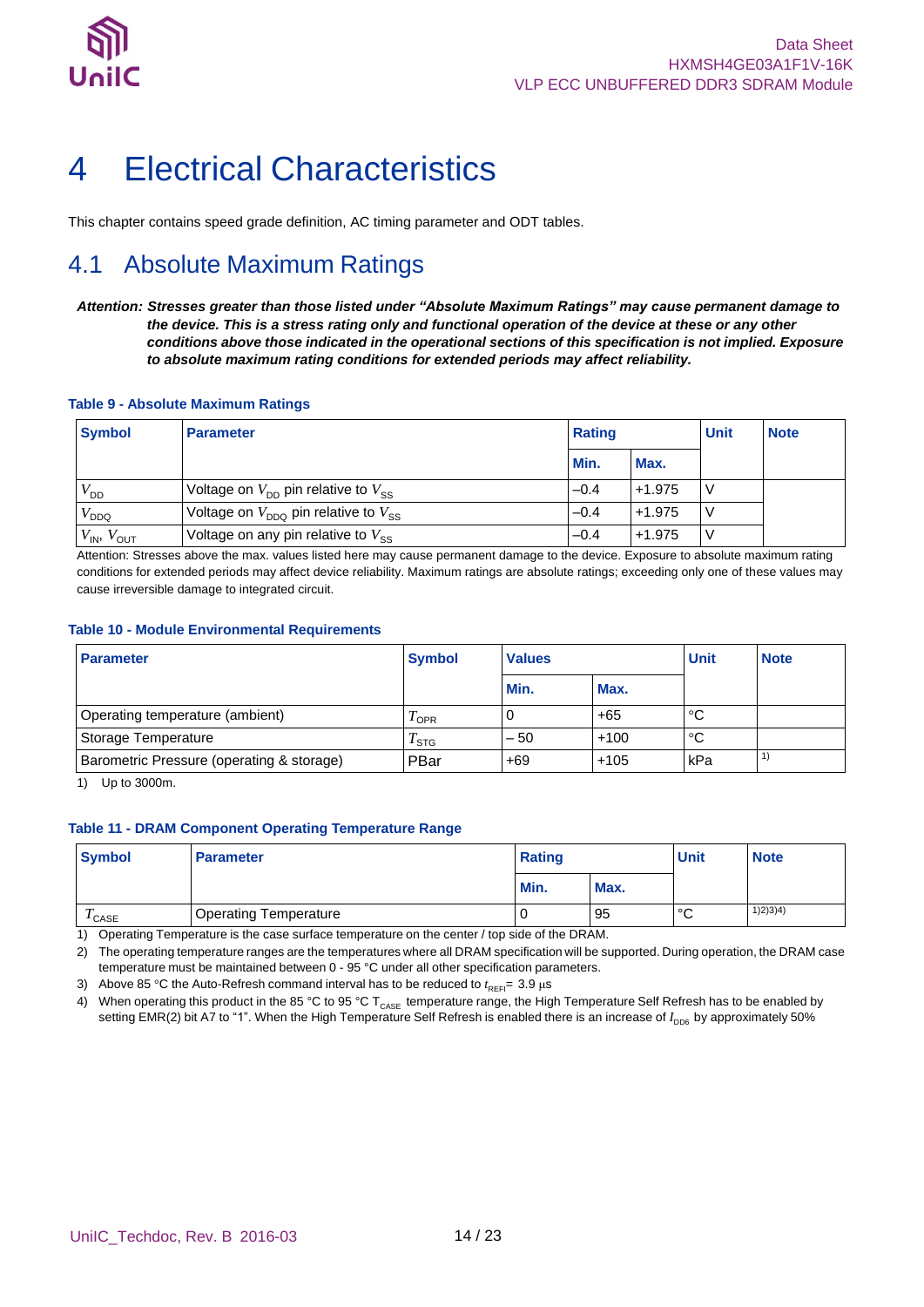

## <span id="page-14-0"></span>4.2 Operating Conditions

### <span id="page-14-1"></span>**Table 12 - Supply Voltage Levels and AC / DC Operating Conditions**

| <b>Parameter</b>             | <b>Symbol</b>                           | Min.                  | Typ.                        | Max.                  | <b>Unit</b> | <b>Note</b> |
|------------------------------|-----------------------------------------|-----------------------|-----------------------------|-----------------------|-------------|-------------|
| Device Supply Voltage        | $V_{\mathsf{DD}}$                       | 1.425                 | 1.5                         | 1.575                 | V           |             |
| <b>Output Supply Voltage</b> | $V_{\mathsf{DDQ}}$                      | 1.425                 | 1.5                         | 1.575                 | V           | 1)          |
| Input Reference Voltage      | $V^{\vphantom{\dagger}}_{\mathsf{REF}}$ | $0.49 \times V_{DDQ}$ | $0.5 \times V_{\text{DDQ}}$ | $0.51 \times V_{DDQ}$ | V           | 2)          |
| SPD Supply Voltage           | $V_{\mathsf{DDSPD}}$                    | 3                     |                             | 3.6                   | V           |             |
| DC Input Logic High          | $V_{\mathsf{IH}(\mathsf{DC})}$          | $V_{REF}$ + 0.1       |                             | $V_{\text{DDQ}}$      | V           |             |
| DC Input Logic Low           | $V_{\text{IL (DC}}$                     | <b>VSS</b>            |                             | $V_{REF}$ – 0.1       | $\vee$      |             |
| AC Input Logic High          | $V_{\text{IH(AC)}}$                     | $V_{REF}$ + 0.175     |                             |                       | V           |             |
| AC Input Logic Low           | $V_{\text{IL (AC)}}$                    |                       |                             | $V_{REF}$ –0.175      | $\vee$      |             |
| In / Output Leakage Current  |                                         | $-5$                  |                             | 5                     | μA          | 3)          |

1) Under all conditions,  $V_{DDQ}$  must be less than or equal to  $V_{DD}$ 

2) Peak to peak AC noise on  $V_{\sf{REF}}$  may not exceed ± 2%  $V_{\sf{REF}}$  (DC). $V_{\sf{REF}}$  is also expected to track noise in  $V_{\sf{DDQ}}$ .

3) Input voltage for any connector pin under test of 0 V  $\leq$   $V_{\sf IN}\leq$   $V_{\sf DDQ}$  + 0.3 V; all other pins at 0 V. Current is per pin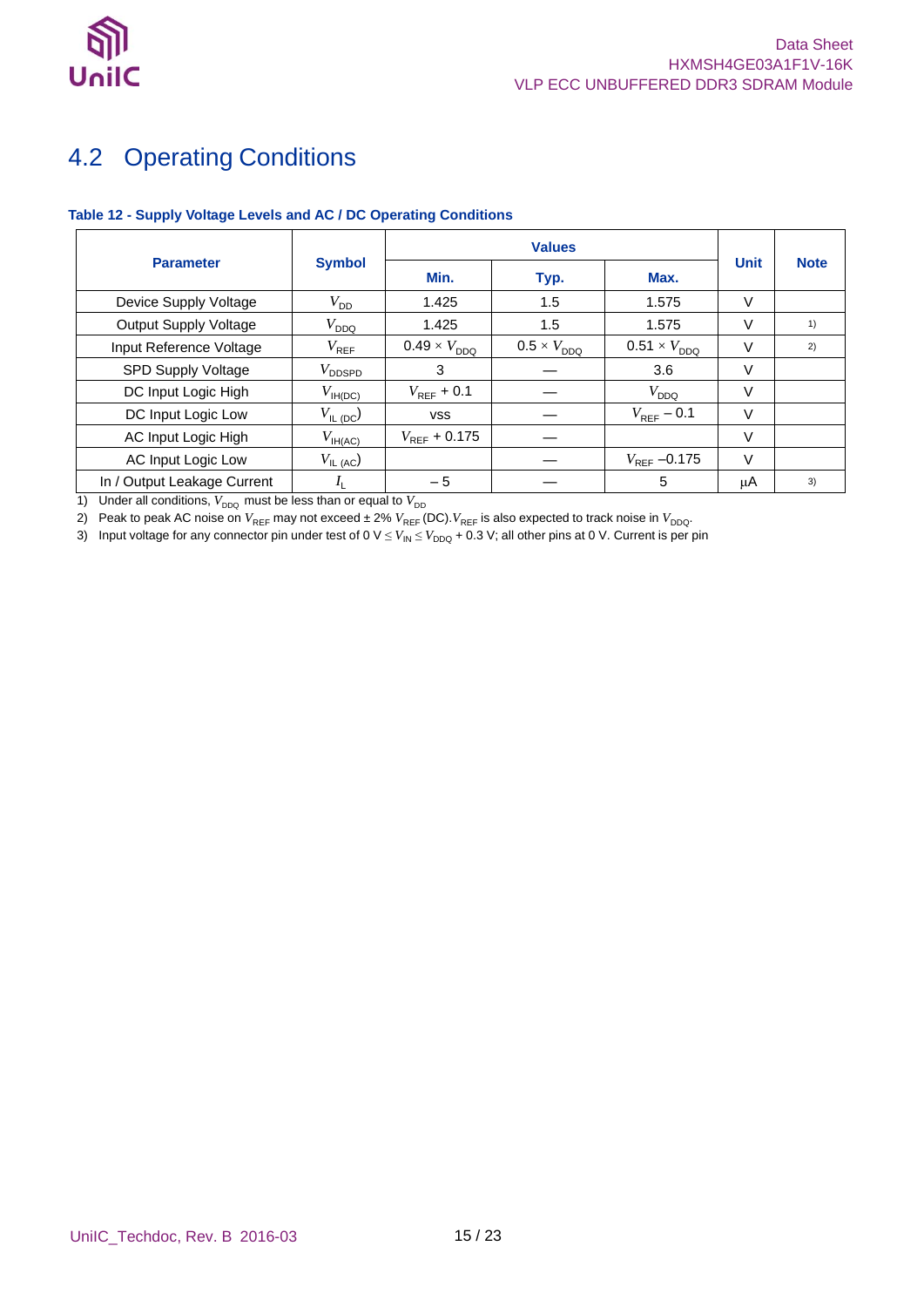

## <span id="page-15-0"></span>4.3 Module and Component Speed Grades

DDR3 components may exceed the listed module speed grades; module may not be available in all listed speed grades

### <span id="page-15-1"></span>**Table 13 - Module and Component Speed Grades**

| <b>Module Speed Grade</b> | <b>Component Speed Grade</b> |
|---------------------------|------------------------------|
| $-16K$                    | 1600MHz                      |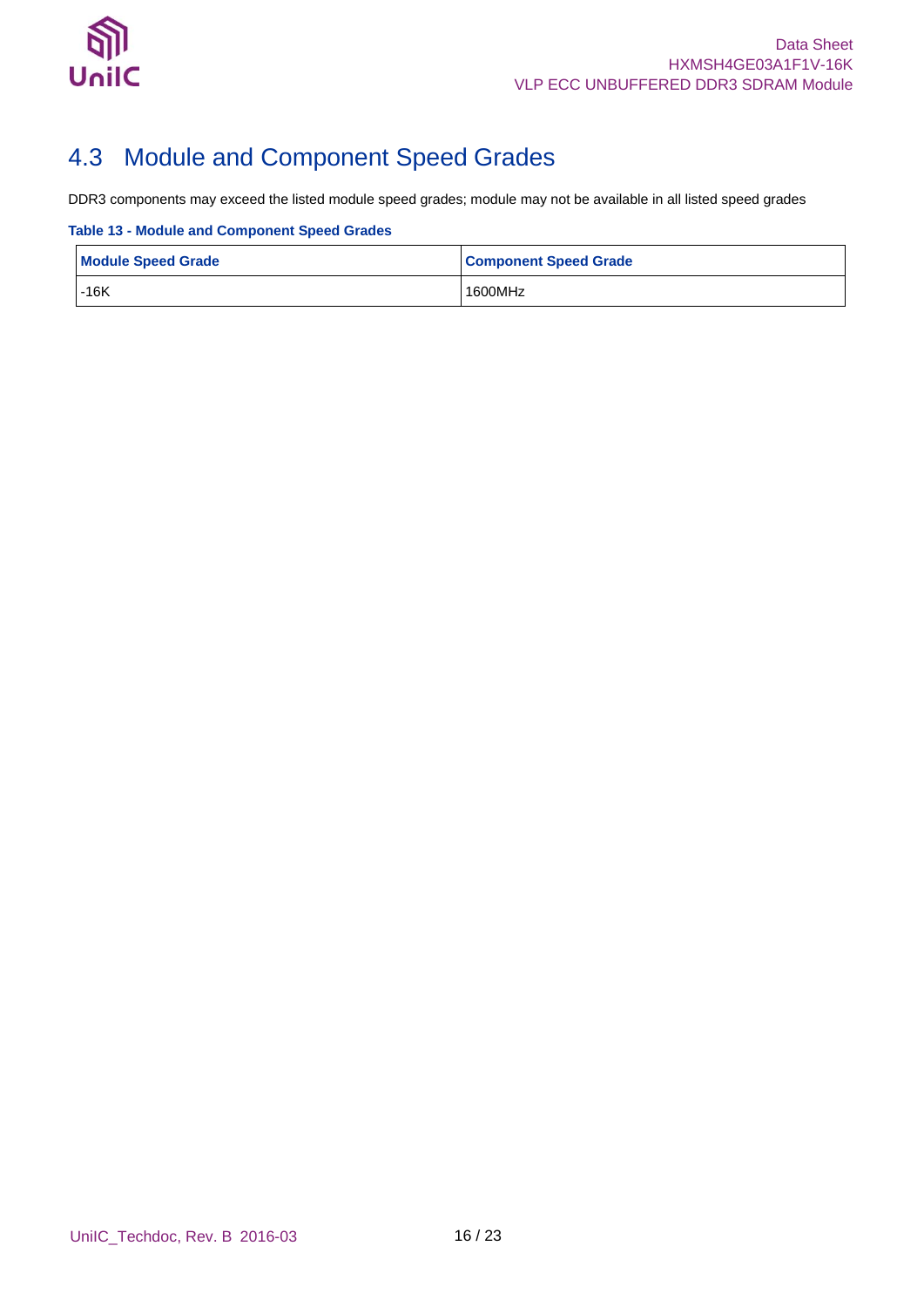

## <span id="page-16-0"></span>4.4 AC Timing Requirements

This chapter describes the AC timing requirements.

### <span id="page-16-1"></span>**Table 14 - AC Timing Requirements**

| <b>Symbol</b> | <b>AC Characteristics Parameter</b>                                                                                                      | <b>Min</b>                                                                                                            | <b>Max</b>                                                | <b>Unit</b> |
|---------------|------------------------------------------------------------------------------------------------------------------------------------------|-----------------------------------------------------------------------------------------------------------------------|-----------------------------------------------------------|-------------|
| tCK(DLL_OFF)  | Minimum Clock Cycle Time (DLL off mode)                                                                                                  | 8                                                                                                                     |                                                           | ns          |
| tCH(avg)      | Average high pulse width                                                                                                                 | 0.47                                                                                                                  | 0.53                                                      | tCK(avg)    |
| tCL(avg)      | Average low pulse width                                                                                                                  | 0.47                                                                                                                  | 0.53                                                      | tCK(avg)    |
| tDQSQ         | DQS, DQS# to DQ skew, per group, per access                                                                                              |                                                                                                                       | 100                                                       | ps          |
| tQH           | DQ output hold time from DQS, DQS#                                                                                                       | 0.38                                                                                                                  |                                                           | tCK(avg)    |
| tDS(base)     | Data setup time to DQS, DQS# referenced to Vih(ac) / Vil(ac) levels                                                                      | 10                                                                                                                    | $\blacksquare$                                            | ps          |
| tDH(base)     | Data hold time from DQS, DQS# referenced to Vih(dc) / Vil(dc) levels                                                                     | 45                                                                                                                    |                                                           | ps          |
| tDIPW         | DQ and DM Input pulse width for each input                                                                                               | 360                                                                                                                   | $\overline{\phantom{a}}$                                  | ps          |
| tRPRE         | DQS, DQS# differential READ Preamble                                                                                                     | 0.9                                                                                                                   | $\overline{\phantom{a}}$                                  | tCK(avg)    |
| tRPST         | DQS, DQS# differential READ Postamble                                                                                                    | 0.3                                                                                                                   | $\overline{\phantom{a}}$                                  | tCK(avg)    |
| tQSH          | DQS, DQS# differential output high time                                                                                                  | 0.40                                                                                                                  | $\overline{a}$                                            | tCK(avg)    |
| tQSL          | DQS, DQS# differential output low time                                                                                                   | 0.40                                                                                                                  | $\blacksquare$                                            | tCK(avg)    |
| tWPRE         | DQS, DQS# differential WRITE Preamble                                                                                                    | 0.9                                                                                                                   | $\overline{a}$                                            | tCK(avg)    |
| tWPST         | DQS. DQS# differential WRITE Postamble                                                                                                   | 0.3                                                                                                                   |                                                           | tCK(avg)    |
| <b>tDQSCK</b> | DQS, DQS# rising edge output access time from rising CK, CK#                                                                             | $-225$                                                                                                                | 225                                                       | ps          |
| tLZ           | DQ, DQS and DQS# low-impedance time                                                                                                      | $-450$                                                                                                                | 225                                                       | ps          |
| tHZ           | DQ, DQS and DQS# high-impedance time                                                                                                     |                                                                                                                       | 225                                                       | ps          |
| tDQSL         | DQS, DQS# differential input low pulse width                                                                                             | 0.45                                                                                                                  | 0.55                                                      | tCK(avg)    |
| tDQSH         | DQS, DQS# differential input high pulse width                                                                                            | 0.45                                                                                                                  | 0.55                                                      | tCK(avg)    |
| tDQSS         | DQS, DQS# rising edge to CK, CK# rising edge                                                                                             | $-0.27$                                                                                                               | 0.27                                                      | tCK(avg)    |
| tDSS          | DQS, DQS# falling edge setup time to CK, CK# rising edge                                                                                 | 0.18                                                                                                                  |                                                           | tCK(avg)    |
| tDSH          | DQS, DQS# falling edge hold time from CK, CK# rising edge                                                                                | 0.18                                                                                                                  |                                                           | tCK(avg)    |
| tRTP          | Internal READ Command to PRECHARGE Command delay                                                                                         | max(4nCK, 7.5ns)                                                                                                      | $\blacksquare$                                            |             |
| tWTR          | Delay from start of internal write transaction to internal read<br>command                                                               | max(4nCK,7.5ns)                                                                                                       |                                                           |             |
| tWR           | <b>WRITE</b> recovery time                                                                                                               | 15                                                                                                                    |                                                           | ns          |
| tMRD          | Mode Register Set command cycle time                                                                                                     | 4                                                                                                                     |                                                           | nCK         |
| tIS(base)     | Command and Address setup time to CK, CK# referenced to Vih(ac)<br>/ Vil(ac) levels                                                      | 45                                                                                                                    |                                                           | ps          |
| tlH(base)     | Command and Address hold time from CK, CK# referenced to<br>Vih(dc) / Vil(dc) levels                                                     | 120                                                                                                                   | $\overline{\phantom{a}}$                                  | ps          |
| tXP           | Exit Power Down with DLL on to any valid command; Exit Precharge<br>Power Down with DLL frozen to commands not requiring a locked<br>DLL | max(3nCK,6ns)                                                                                                         |                                                           |             |
| tCKE          | CKE minimum pulse width                                                                                                                  | max(3nCK,5.625ns)                                                                                                     | $\overline{\phantom{a}}$                                  | ÷.          |
| tREFI         | Average Periodic Refresh interval                                                                                                        | 85℃ <tcase 3.9<="" <95℃="" th=""><th>0°C<tcase<br>&lt;<math>85^{\circ}</math> (7.8</tcase<br></th><th>us</th></tcase> | 0°C <tcase<br>&lt;<math>85^{\circ}</math> (7.8</tcase<br> | us          |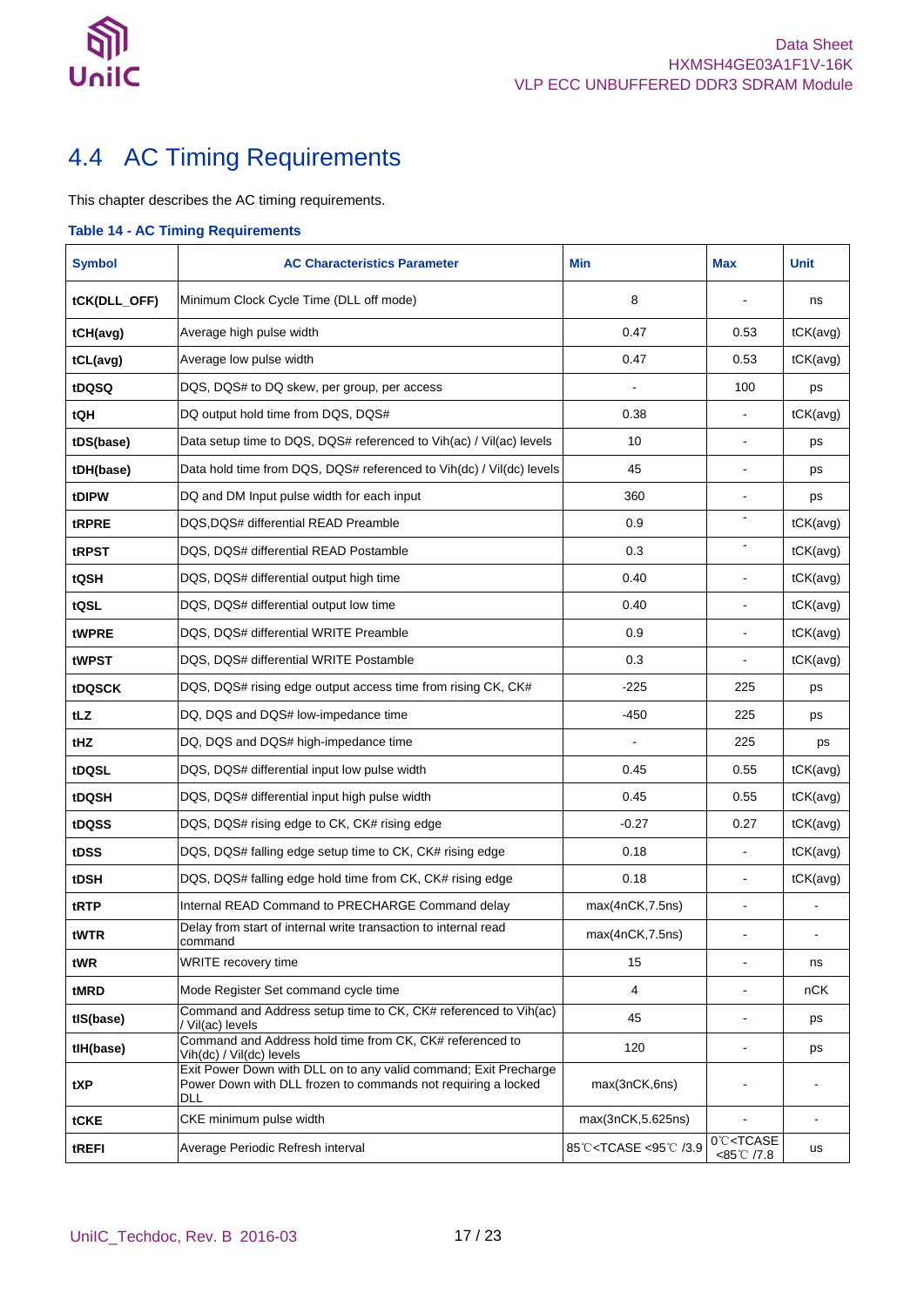

## <span id="page-17-0"></span>4.5 *I*DD Specifications and Conditions

List of tables defining  $I_{\text{DD}}$  Specifications and Conditions.

### <span id="page-17-1"></span>**Table 15 - I<sub>DD</sub> Measurement Conditions**

| <b>Parameter</b>                                                                                                                                                                                                                                                                                                                                                                                 | <b>Symbol</b>      | Note <sup>1/2</sup><br>3)4)5) |
|--------------------------------------------------------------------------------------------------------------------------------------------------------------------------------------------------------------------------------------------------------------------------------------------------------------------------------------------------------------------------------------------------|--------------------|-------------------------------|
| <b>Operating Current 0</b><br>One bank Active - Precharge; $t_{\sf CK}$ = $t_{\sf CKMMN}$ , $t_{\sf RC}$ = $t_{\sf RCMMN}$ , $t_{\sf RAS}$ = $t_{\sf RASMMN}$ , CKE is HIGH, $\overline{\sf CS}$ is HIGH between<br>valid commands. Address and control inputs are SWITCHING, Databus inputs are SWITCHING.                                                                                      | $I_{\mathsf{DD}0}$ |                               |
| <b>Operating Current 1</b><br>One bank Active - Read - Precharge; $I_{\text{OUT}} = 0$ mA, $BL = 4$ , $t_{CK} = t_{CK, MIN}$ , $t_{RC} = t_{RC, MIN}$ , $t_{RAS} = t_{RAS, MIN}$ ,<br>$t_{\text{RCD}} = t_{\text{RCD,MIN}}$ , AL = 0, CL = CL <sub>MIN</sub> ; CKE is HIGH, CS is HIGH between valid commands. Address and<br>control inputs are SWITCHING, Databus inputs are SWITCHING.        | $I_{\mathsf{DD1}}$ | 6)                            |
| Precharge Standby Current<br>All banks idle; CS is HIGH; CKE is HIGH; $t_{CK} = t_{CKMIN}$ ; Other control and address inputs are SWITCHING,<br>Databus inputs are SWITCHING.                                                                                                                                                                                                                    | $I_{DD2N}$         |                               |
| <b>Precharge Power-Down Current</b><br>Other control and address inputs are STABLE, Data bus inputs are FLOATING.                                                                                                                                                                                                                                                                                | $I_{\text{DD2P}}$  |                               |
| <b>Precharge Quiet Standby Current</b><br>All banks idle; CS is HIGH; CKE is HIGH; $t_{CK} = t_{CKMIN}$ ; Other control and address inputs are STABLE,<br>Data bus inputs are FLOATING.                                                                                                                                                                                                          | $I_{DD2Q}$         |                               |
| <b>Active Standby Current</b><br>Burst Read: All banks open; Continuous burst reads; BL = 4; AL = 0, CL = CL <sub>MIN</sub> ; $t_{CK} = t_{CK,MIN}$ ;<br>$t_{\text{RAS}} = t_{\text{RAS.MAX}}, t_{\text{RP}} = t_{\text{RP.MIN}}$ ; CKE is HIGH, $\overline{\text{CS}}$ is HIGH between valid commands. Address inputs are<br>SWITCHING; Data Bus inputs are SWITCHING; $I_{\text{OUT}} = 0$ mA. | $I_{\text{DD3N}}$  |                               |
| <b>Active Power-Down Current</b><br>All banks open; $t_{CK} = t_{CK,MIN}$ , CKE is LOW; Other control and address inputs are STABLE, Data bus inputs<br>are FLOATING.                                                                                                                                                                                                                            | $I_{\text{DD3P}}$  |                               |
| <b>Operating Current - Burst Read</b><br>All banks open; Continuous burst reads; BL = 4; AL = 0, CL = CL <sub>MIN</sub> ; $t_{CK} = t_{CKMIN}$ ; $t_{RAS} = t_{RASMAX}$ ;<br>t <sub>RP</sub> = t <sub>RPMIN</sub> ; CKE is HIGH, CS is HIGH between valid commands; Address inputs are SWITCHING; Data<br>bus inputs are SWITCHING; $I_{\text{OUT}} = 0$ mA.                                     | $I_{\text{DD4R}}$  | 6)                            |
| <b>Operating Current - Burst Write</b><br>All banks open; Continuous burst writes; BL = 4; AL = 0, CL = CL <sub>MIN</sub> ; $t_{CK} = t_{CK,MIN}$ ;<br>$t_{\text{RAS}} = t_{\text{RAS} \text{MAX}}$ , $t_{\text{RP}} = t_{\text{RP} \text{MAX}}$ ; CKE is HIGH, CS is HIGH between valid commands. Address inputs are<br>SWITCHING; Data Bus inputs are SWITCHING;                               | $I_{DD4W}$         |                               |
| <b>Burst Refresh Current</b><br>$t_{\text{CK}}$ = $t_{\text{CK,MIN}}$ . Refresh command every $t_{\text{RFC}}$ = $t_{\text{RFC,MIN}}$ interval, CKE is HIGH, CS is HIGH between valid<br>commands, Other control and address inputs are SWITCHING, Data bus inputs are SWITCHING.                                                                                                                | $I_{\text{DDSB}}$  |                               |
| Self-Refresh Current<br>CKE $\leq$ 0.2 V; external clock off, CK and $\overline{\text{CK}}$ at 0 V; Other control and address inputs are FLOATING, Data<br>bus inputs are FLOATING. $I_{\text{DD6}}$ current values are guaranteed up to $T_{\text{CASE}}$ of 85 °C max.                                                                                                                         | $I_{\mathsf{DD6}}$ |                               |
| All Bank Interleave Read Current<br>All banks are being interleaved at minimum $t_{RC}$ without violating $t_{RRD}$ using a burst length of 4. Control<br>and address bus inputs are STABLE during DESELECTS. $I_{out} = 0$ mA.                                                                                                                                                                  | $I_{DD7}$          | 6)                            |

1)  $V_{DDQ} = 1.5 \text{ V } \pm 0.1 \text{ V}; V_{DD} = 1.5 \text{ V } \pm 0.1 \text{ V}$ 

2)  $I_{DD}$  specifications are tested after the device is properly initialized and  $I_{DD}$  parameter are specified with ODT disabled.

3) Definitions for  $I_{DD}$  see [Table 16](#page-18-0)

4) For two rank modules: All active current measurements in the same  $I_{DD}$  current mode. The other rank is in  $I_{DD2P}$  Precharge Power-Down Mode.

5) For details and notes see the relevant UniIC component data sheet.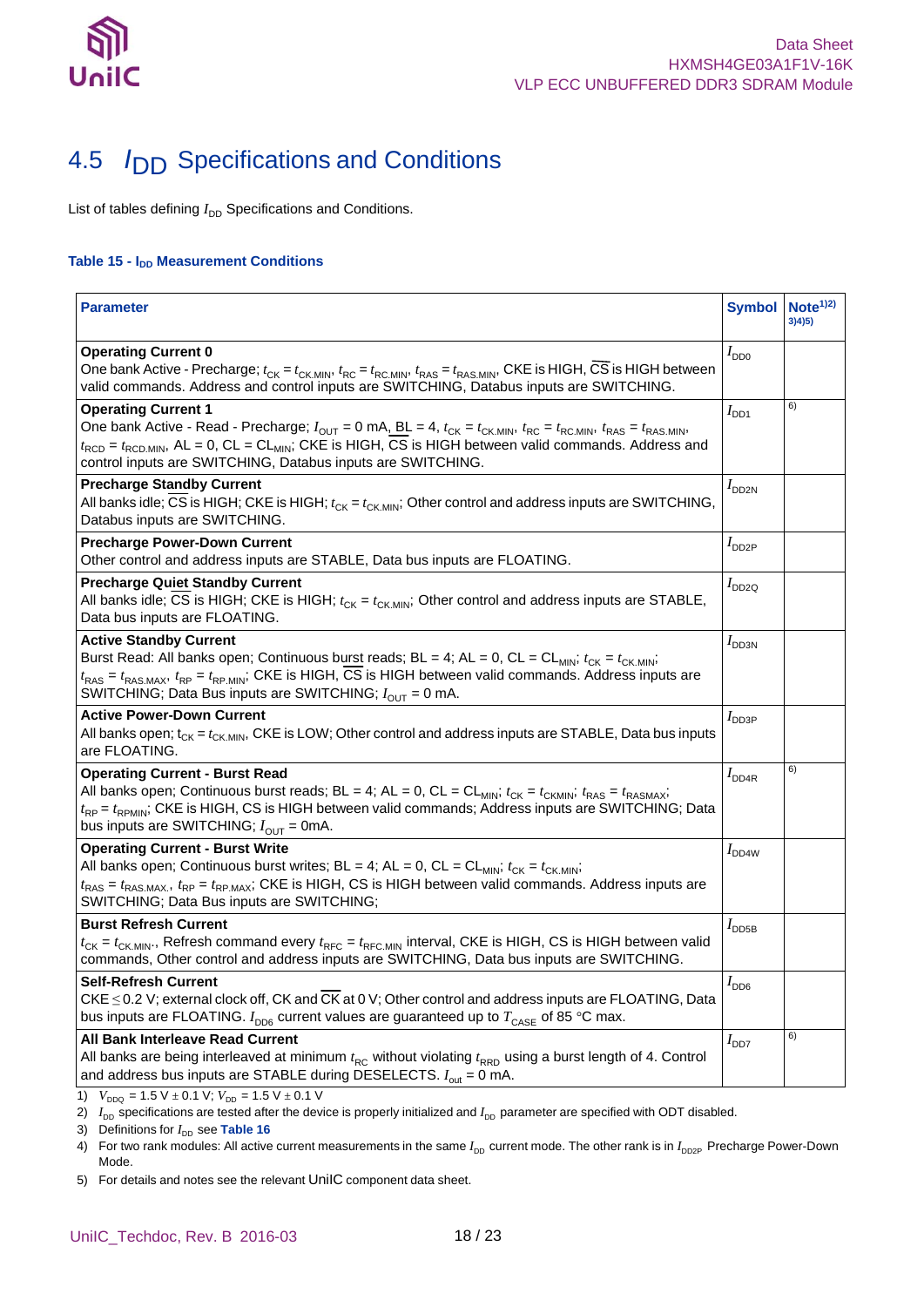

6) IDD1, IDD4R and IDD7 current measurements are defined with the outputs disabled (IOUT = 0 mA). To achieve this on module level the output buffers can be disabled using an EMRS(1) (Extended Mode Register Command) by setting A12 bit to HIGH.

### <span id="page-18-0"></span>**Table 16 - Definitions for I<sub>DD</sub>**

| <b>Parameter</b> | <b>Description</b>                                                                                                                                                                                                                                      |
|------------------|---------------------------------------------------------------------------------------------------------------------------------------------------------------------------------------------------------------------------------------------------------|
| <b>LOW</b>       | $V_{\text{IN}} \leq V_{\text{IL(ac).MAX}}$ , HIGH is defined as $V_{\text{IN}} \geq V_{\text{IH(ac).MIN}}$                                                                                                                                              |
| <b>STABLE</b>    | Inputs are stable at a HIGH or LOW level.                                                                                                                                                                                                               |
| <b>FLOATING</b>  | Inputs are $V_{\text{REF}} = V_{\text{DDO}}/2$                                                                                                                                                                                                          |
| <b>SWITCHING</b> | Inputs are changing between HIGH and LOW every other clock (once per 2 cycles) for address and control<br>signals, and inputs changing between HIGH and LOW every other data transfer (once per cycle) for DQ<br>signals not including mask or strobes. |

### <span id="page-18-1"></span>**Table 17 - IDD Specification for HXMSH4GE03A1F1V-16K**

| <b>Product Type</b> | HXMSH4GE03A1F1V-16K | <b>Unit</b> | Note <sup>1/2</sup> |
|---------------------|---------------------|-------------|---------------------|
| <b>Organization</b> | 4 GB                |             |                     |
|                     | 1 Rank<br>(x8)      |             |                     |
|                     | $\times 72$         |             |                     |
|                     | $-16K$              |             |                     |
| <b>Symbol</b>       | Max.                |             |                     |
| $I_{DD0}$           | 585                 | mA          | 3)                  |
| $I_{DD1}$           | 720                 | mA          | 3)                  |
| $I_{DD2N}$          | 405                 | mA          | 4)                  |
| $I_{DD2P0}$         | 315                 | mA          | 4)                  |
| $I_{DD2Q}$          | 405                 | mA          | 4)                  |
| $I_{DD3N}$          | 495                 | mA          | 4)                  |
| $I_{\text{DD3P}}$   | 351                 | mA          | 4)                  |
| $I_{\text{DD4R}}$   | 1125                | mA          | 3)                  |
| $I_{DD4W}$          | 1170                | mA          | 3)                  |
| $I_{\text{DDB}}$    | 2250                | mA          | 3)                  |
| $I_{\text{DD6}}$    | 198                 | mA          | 4)                  |
| $I_{DD7}$           | 1890                | mA          | 3)                  |

1) Calculated values from component data. ODT disabled.  $I_{DD1}$ ,  $I_{DD4R}$  and  $I_{DD7}$  are defined with the outputs disabled.

2)  $I_{\text{DDX (rank)}} =$  Number of components x  $I_{\text{DDX (component)}}$ 

3)  $I_{\text{DDX}} = I_{\text{DDX (rank)}} + (\text{Rank-1})^* I_{\text{DD2P (rank)}}$ 

4)  $I_{\text{DDX}} = \text{Rank}^* I_{\text{DDX (rank)}}$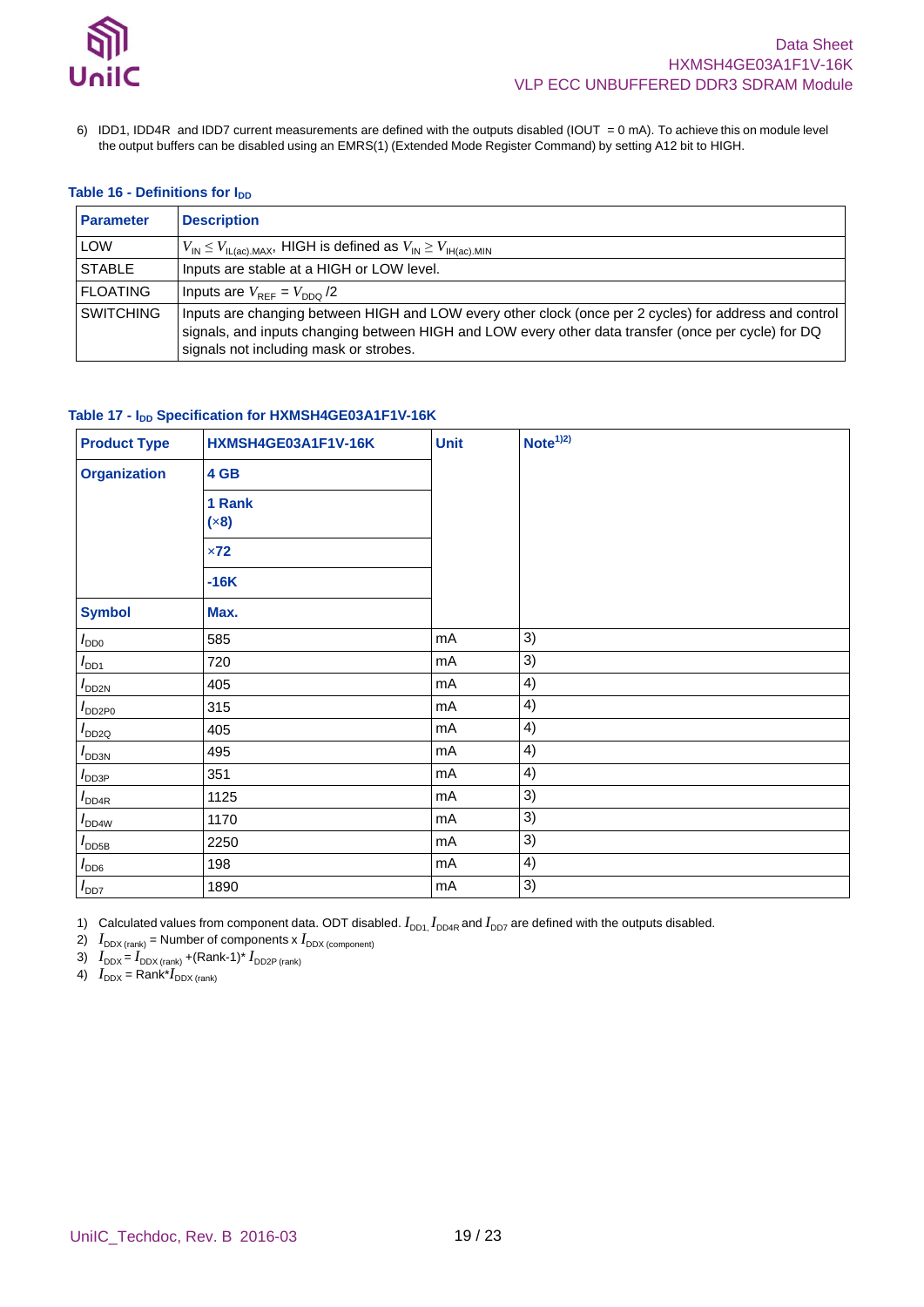

# <span id="page-19-0"></span>5 Package Dimensions

### <span id="page-19-1"></span>**Figure 1 - Package Dimensions**



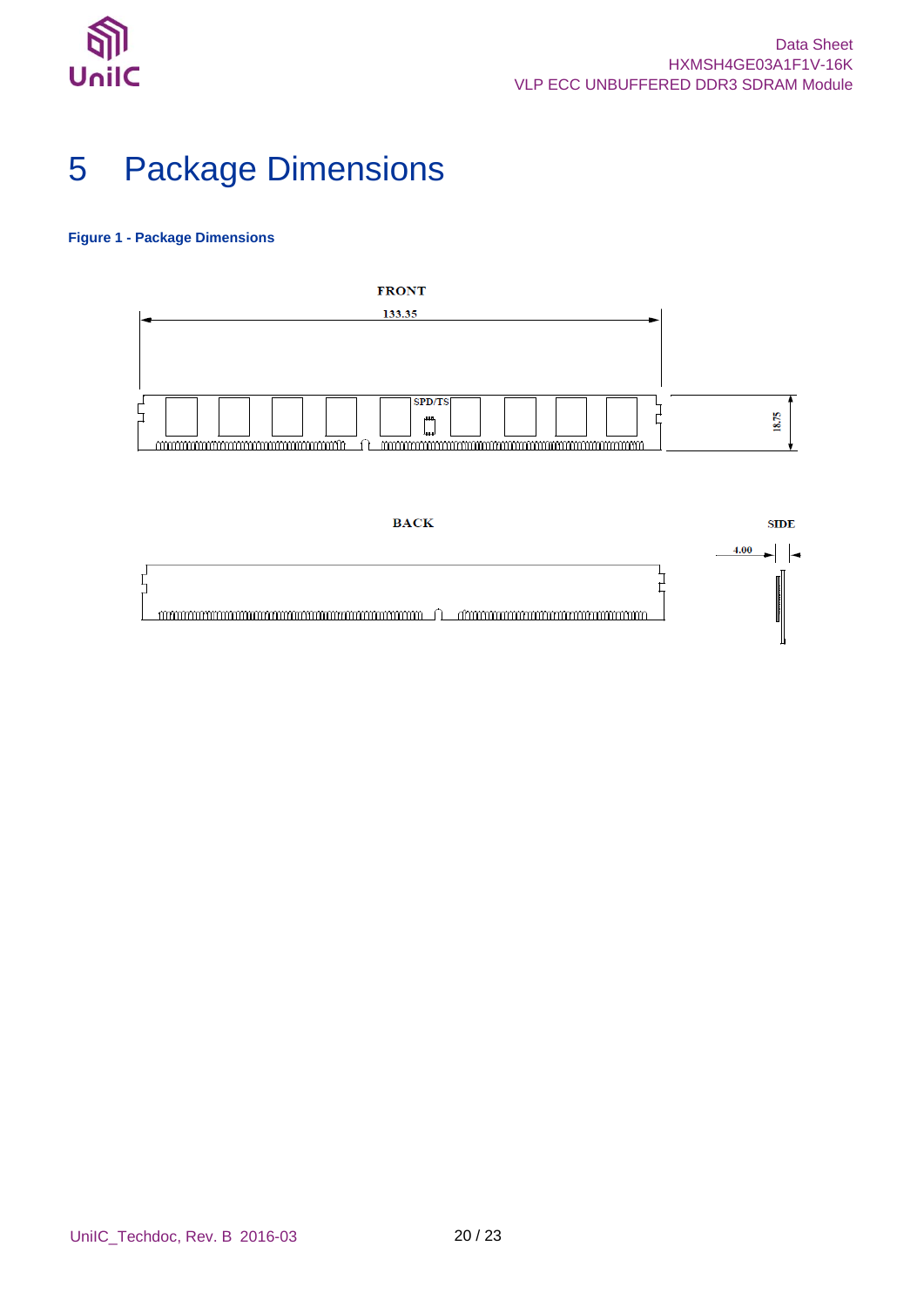

# <span id="page-20-0"></span>List of Figures

|--|--|--|--|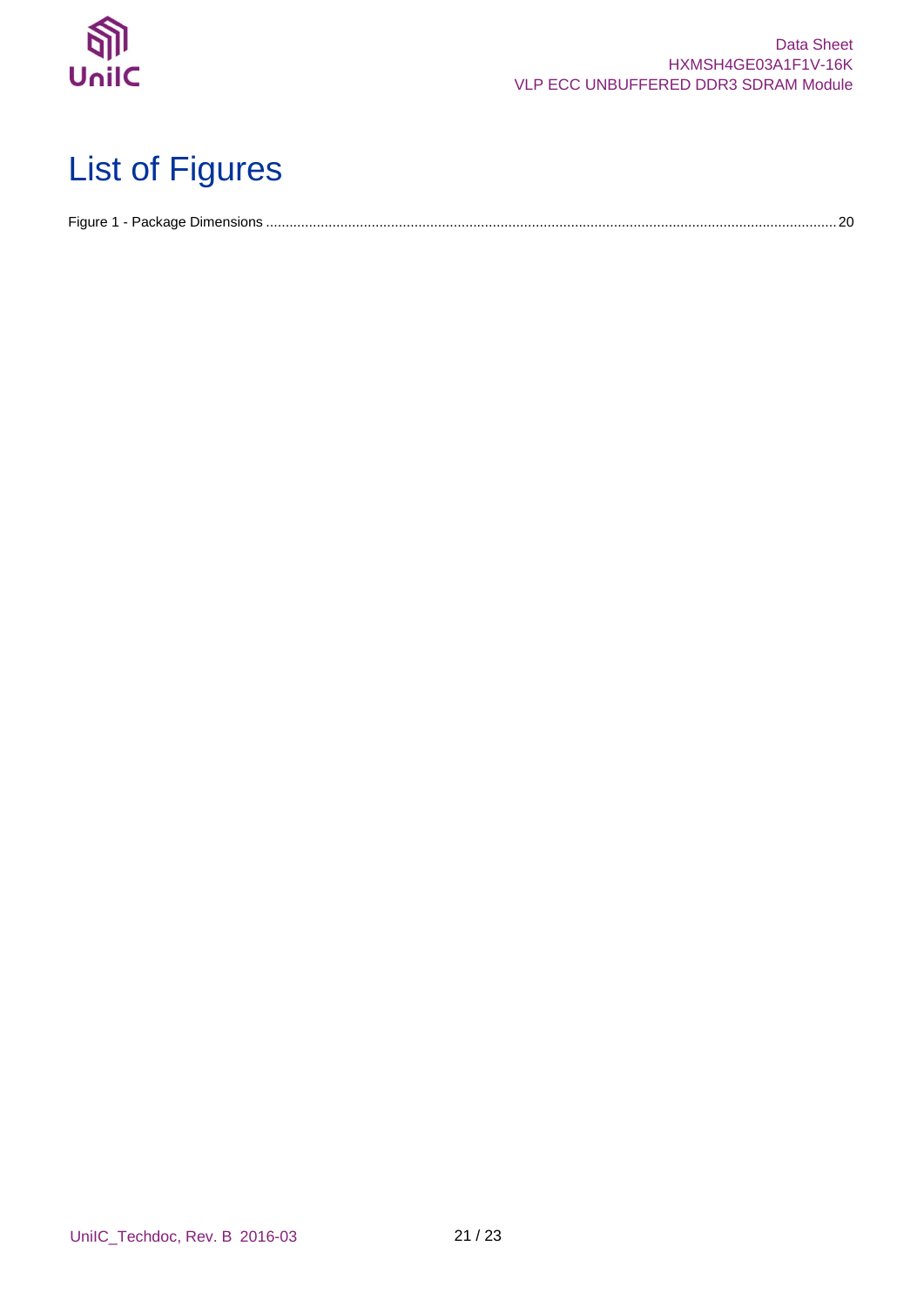

# <span id="page-21-0"></span>**List of Tables**